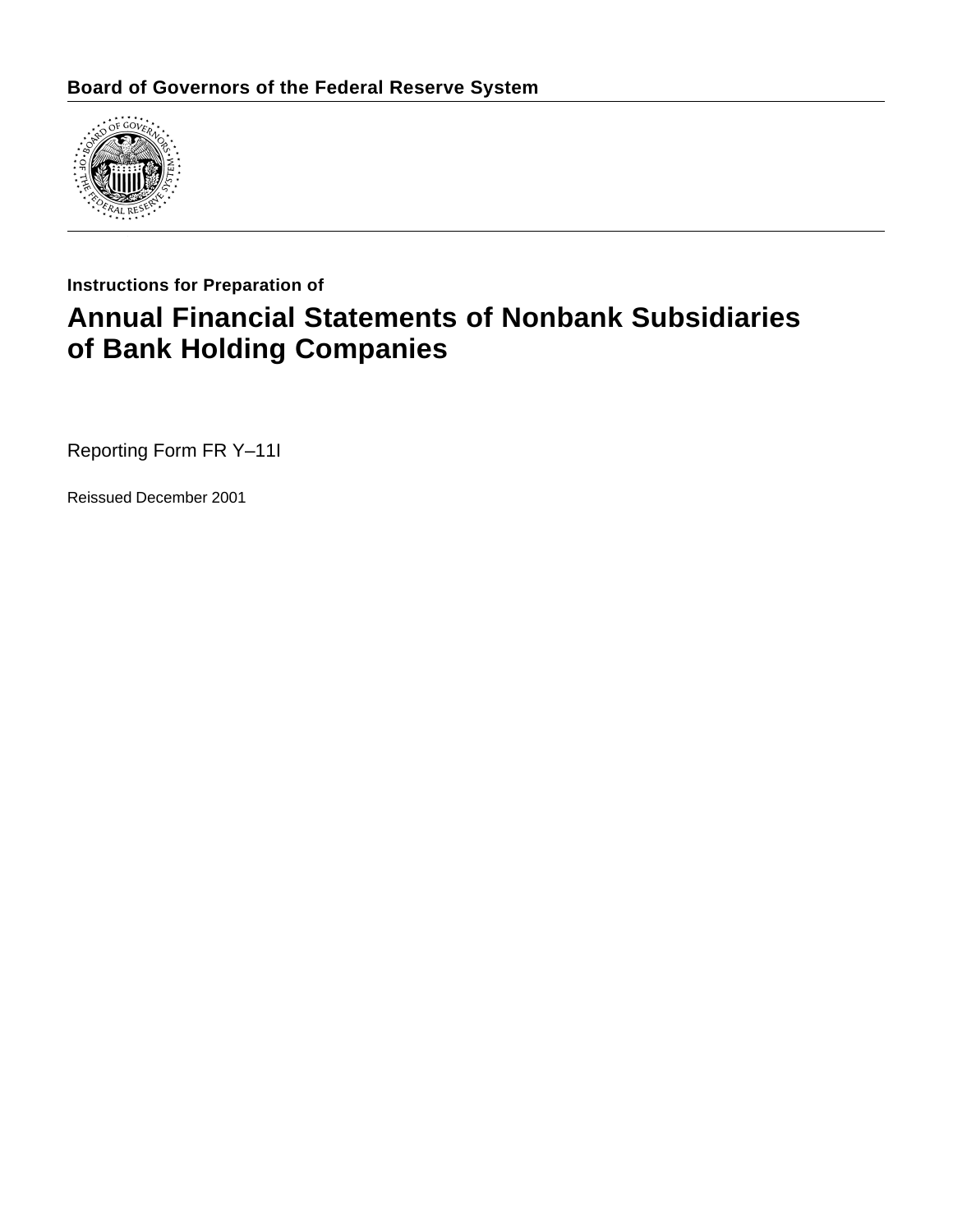# Instructions for Preparation of the Annual Financial Statements of Nonbank Subsidiaries of Bank Holding Companies FR Y-11I

### **General Instructions**

### **Who Must Report**

The Annual Financial Statements of Nonbank Subsidiaries of Bank Holding Companies (FR Y-11I) must be filed annually as of the close of business on December 31 by the top tier bank holding company for each individual nonbank subsidiary that satisfies one of the following requirements:

- (1) the nonbank subsidiary is owned or controlled<sup>1</sup> by a bank holding company with total consolidated assets of less than \$150 million **or**
- (2) the nonbank subsidiary is owned or controlled by a bank holding company with total consolidated assets equal to or greater than \$150 million **and**
	- (a) the total assets of the nonbank subsidiary are less than five percent of the top tier bank holding company's consolidated Tier 1 capital **and**
	- (b) the total operating revenue of the nonbank subsidiary is less than five percent of the top tier bank holding company's consolidated total operating revenue

Operating revenue is defined as the sum of total interest income and total noninterest income (before deduction of expenses and extraordinary items).

**Exception:** A nonbank subsidiary satisfying the criteria to file the Quarterly Financial Statements of Nonbank Subsidiaries of Bank Holding Companies (FR Y-11Q) for any quarter during the calendar year should continue to file the FR Y-11Q for the remainder of the calendar year even if it no longer satisfies the requirement for filing the FR Y-11Q, and is, therefore, *not* required to file the FR Y-11I in December.

1. As defined under Regulation Y.  $year.$ 

Each bank holding company must submit a separate FR Y–11I for each of its nonbank subsidiaries satisfying the above criteria whether directly or indirectly owned.

A subsidiary, for purposes of this report, is defined by Section 225.2 of Federal Reserve Regulation Y, which generally includes companies 25 percent or more owned or controlled by another company. Also for purposes of this report, a subsidiary includes any organization in which shares have been acquired, directly or indirectly, by a financial holding company under Section  $4(k)(4)$ of the Bank Holding Company Act, as amended by the Gramm–Leach–Bliley Act, domiciled in the United States. However, any broker–dealer subsidiary that engages in underwriting, dealing, or market-making pursuant to Section  $4(k)4(E)$  of the Bank Holding Company Act is exempt from filing this report. Refer to the FR Y-9C Glossary entry for ''Domicile'' for guidance in determining domicile. (Any such organization domiciled outside the United States should file either the Report of Condition for Foreign Subsidiaries of U.S. Banking Organizations (FR 2314a or FR 2314b) or the Financial Information for Foreign Subsidiaries of U.S. Banking Organizations (FR 2314c) pursuant to the reporting threshold requirements for these reports.)

The FR Y-11I report for a nonbank subsidiary owned by more than one bank holding company should be submitted in its entirety by the bank holding company with the majority ownership. The FR Y-11I report for a nonbank subsidiary equally owned by two or more bank holding companies should be submitted in its entirety by the largest bank holding company based on total consolidated assets. Reports must only be filed for subsidiaries that are part of the bank holding company's organizational structure as of the close of business on December 31 of the calendar year for which the report is being filed. The FR Y-11I should not be filed for subsidiaries that were divested or liquidated during the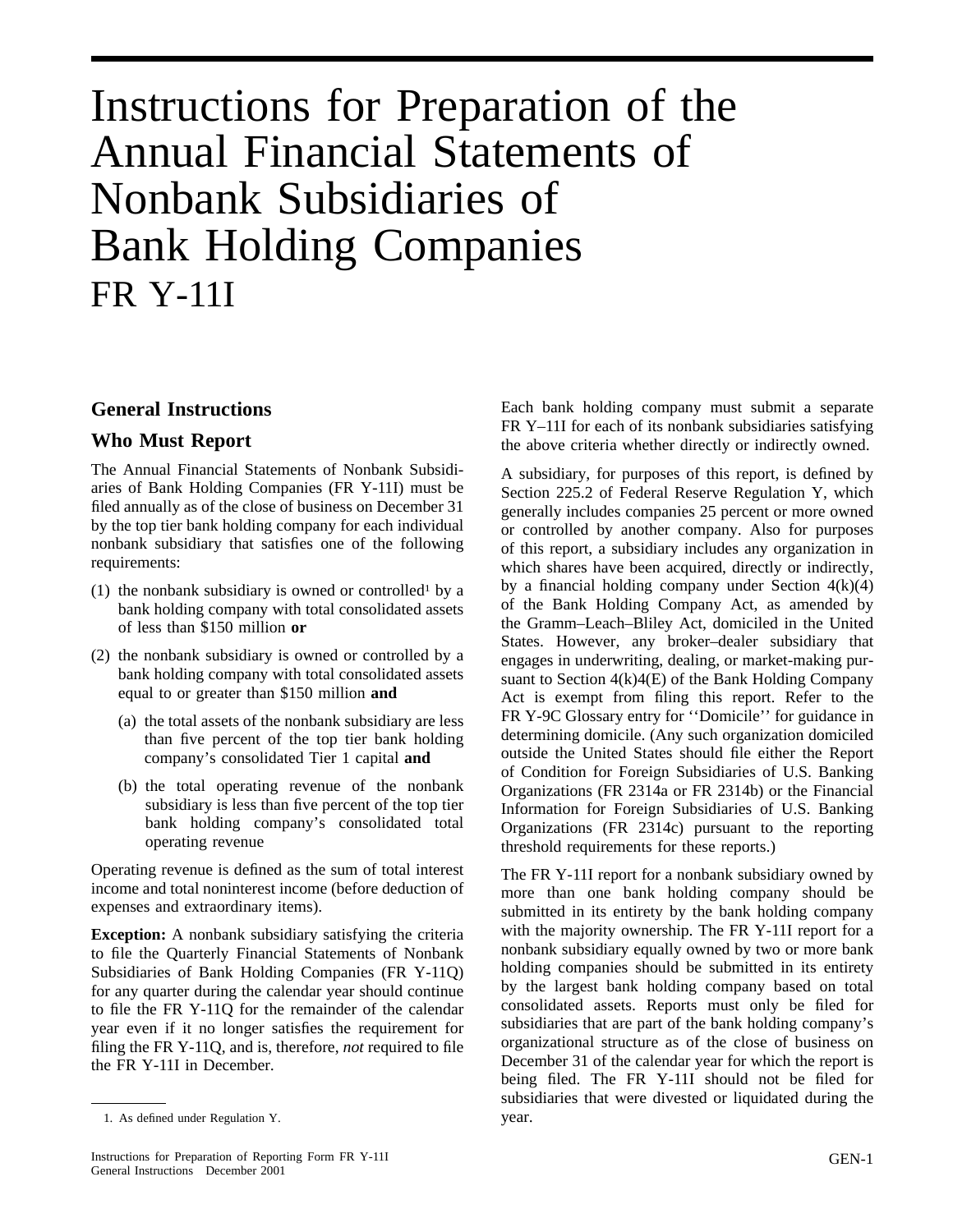# General Instructions

Each bank holding company must submit a FR Y-11I for each individual nonbank subsidiary satisfying the reporting criteria. Each bank holding company must submit a report on a parent-only basis for each parent nonbank subsidiary meeting the criteria and submit individual reports for each lower level nonbank subsidiary required to file the report. The FR Y-11I must be completed on a nonconsolidated basis.

Inactive companies should only be reported if the company has engaged in a business activity within the current calendar year and is still open (i.e., temporarily inactive or in the process of liquidation). Companies such as namesavers or newly organized companies which have never conducted any business activity should not be reported on the FR Y-11I. Additionally, companies that are newly incorporated are required to report upon the commencement of a business activity if they meet the reporting criteria.

For purposes of this report, nonbank subsidiaries include, but are not limited to, commercial finance companies, leasing companies, mortgage banking companies, other depository institutions, consumer finance companies, insurance agencies or brokerages, securities brokerage and underwriting firms, venture capital corporations, small business investment companies, data processing and information services companies, and insurance underwriting companies.

### Exemptions from Reporting the Annual Financial Statements of Nonbank Subsidiaries of Bank Holding Companies

The following subsidiaries are exempt from submitting the Annual Financial Statements of Nonbank Subsidiaries of Bank Holding Companies:

- (1) any subsidiary of a ''qualified foreign banking organization'' as defined by Section 211.23(a) of Regulation K (12 CFR 211.23(a)) except for subsidiaries of a U.S. bank holding company, which is the direct subsidiary of a qualified foreign banking organization;
- (2) any federally-insured company which is a subsidiary of a bank holding company;
- (3) any subsidiary of a bank or federally-insured company that is a subsidiary of a bank holding company;
- (4) any subsidiary of a Small Business Investment Company (SBIC controlled investment);
- (5) any subsidiary that is required to file a Report of Condition for Edge or Agreement Corporations (FR 2886b);
- (6) any subsidiary, joint venture, or portfolio investment that is required to file the Reports of Condition for Foreign Subsidiaries of U.S. Banking Organizations and the Financial Information for Foreign Subsidiaries of U.S. Banking Organizations (FR 2314);
- (7) any subsidiary that is required to file the Financial Statements for a Bank Holding Company Subsidiary Engaged in Bank-Ineligible Securities Underwriting and Dealing (FR Y-20);
- (8) any broker–dealer subsidiary that engages in underwriting, dealing, or market-making pursuant to Section 4(k)4(E) of the Bank Holding Act; and
- (9) any nondepository trust company that is a member of the Federal Reserve System and required to file the Consolidated Reports of Condition and Income.

### **Frequency of Reporting**

This report is to be submitted annually as of December 31.

### **Preparation of the Reports**

Bank holding companies are required to prepare the Annual Financial Statements of Nonbank Subsidiaries of Bank Holding Companies in accordance with generally accepted accounting principles (GAAP) and with these instructions. All reports shall be reported in a consistent manner.

Bank holding companies should refer to the instructions for the preparation of the Consolidated Financial Statements for Bank Holding Companies (FR Y-9C) or the Parent Company Only Financial Statements (FR Y-9SP) for additional information on the items requested on this report. Copies of the FR Y-11I, FR Y-9C, and FR Y-9SP may be found on the Federal Reserve Board's public website (www.federalreserve.gov).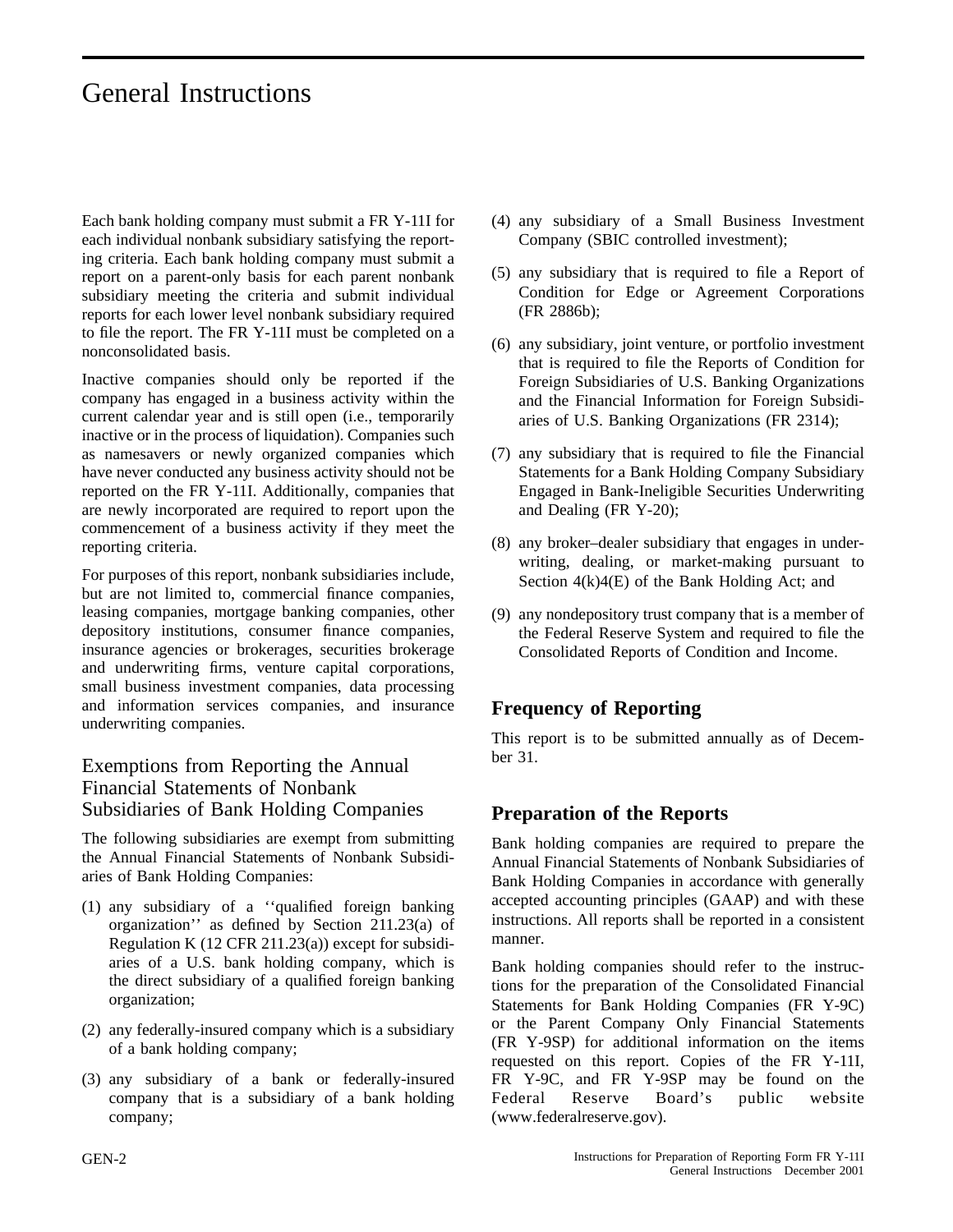# General Instructions

### **Cover Page**

The cover page of the report must include the legal name of the bank holding company filing the FR Y-11I and the mailing address. The name and telephone number of a contact at the holding company to whom questions about the report(s) may be directed must be indicated.

### **Legal Name of Nonbank Subsidiaries**

When specifying the name of the nonbank subsidiary for which the FR Y-11I is being filed, use the legal name of the subsidiary as it appears on the papers of incorporation or formation documents. The legal name must be the same name that is specified on the Report of Changes in Organizational Structure (FR Y-10).

### **Signatures**

The Annual Financial Statements of Nonbank Subsidiaries of Bank Holding Companies shall be signed at the places and in the manner indicated on the cover sheet by a duly authorized officer of the bank holding company.

When the top-tier bank holding company is domiciled outside the United States, the holding company may authorize an officer of the respondent nonbank subsidiary to sign the report.

### **Submission of Reports**

The reports are to be submitted for each report date on the report forms provided by the Federal Reserve Bank. No caption on the report form shall be changed in any way. No item is to be left blank. An entry must be made for each item, i.e., an amount, a zero, or an ''N/A.''

All items will not be applicable to each nonbank subsidiary required to file the report. An ''N/A'' should be entered if the nonbank subsidiary cannot be involved in a transaction because of the nature of the organization. For example, if the subsidiary cannot have deposits because it is a nondepository institution, an ''N/A'' should be entered in line item 13. A zero should be entered whenever a nonbank subsidiary can participate in an activity, but may not, on the report date, have any outstanding balances.

### Where to Submit the Reports

The original report and the number of copies specified should be submitted to the Reserve Bank where the bank holding company's Consolidated Financial Statements (FR Y-9C) or Parent Company Only Financial Statements (FR Y-9SP) are submitted.

All reports shall be made out clearly and legibly by typewriter or in ink. Reports completed in pencil will not be accepted.

Holding companies may submit computer printouts in a format identical to that of the report form, including all item and column captions and other identifying numbers. Although the top tier of the bank holding company is responsible for submitting the FR Y-11I on behalf of its nonbank subsidiaries, a nonbank subsidiary may complete its own report and forward it to the top tier holding company for submission.

*Electronic submission of report form.* Any bank holding company interested in submitting the FR Y-11I electronically should contact the Federal Reserve Bank in the district where the bank holding company's Consolidated Financial Statements (FR Y-9C) or Parent Company Only Financial Statements (FR Y-9SP) are submitted. Bank holding companies choosing to submit these reports electronically must maintain in their files a manually signed and attested printout of the data submitted. The cover page of the Reserve Bank supplied report forms received for that report date should be used to fulfill the signature requirement and this page should be attached to the printout placed in the bank holding company's files.

### Submission Date

A bank holding company must file this report for its nonbank subsidiaries *no later* than 60 calendar days after the report date. The filing of a completed report will be considered timely, regardless of when the reports are received by the appropriate Federal Reserve Bank, if these reports are mailed first class and postmarked no later than the third calendar day preceding the submission deadline. In the absence of a postmark, a company whose completed FR Y-11I is received late may be called upon to provide proof of timely mailing. A ''Certificate of Mailing'' (U.S. Postal Service form 3817) may be used to provide such proof. If an overnight delivery service is used, entry of the completed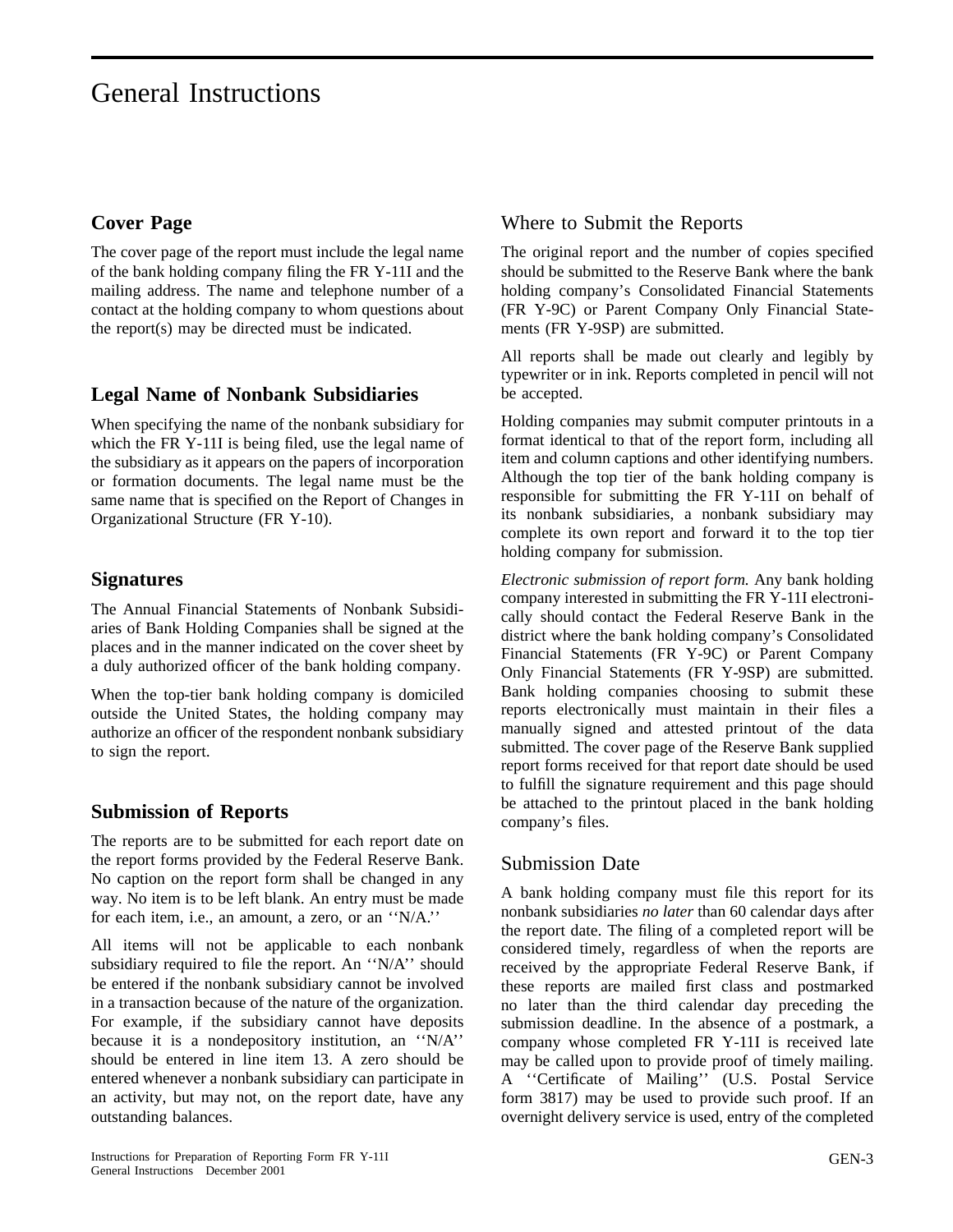# General Instructions

original reports into the delivery system on the day before the submission deadline will constitute timely submission. In addition, the hand delivery of the completed original reports on or before the submission deadline to the location to which the reports would otherwise be mailed is an acceptable alternative to mailing such reports. Companies that are unable to obtain the required officers' signatures on their completed original reports in sufficient time to file these reports so that they are received by the submission deadline may contact the Federal Reserve Bank to which they mail their original reports to arrange for the timely submission of their report data and the subsequent filing of their signed reports.

If the submission deadline falls on a weekend or holiday, the report must be received by 5:00 P.M. on the first business day after the Saturday, Sunday, or holiday. Any report received after 5:00 P.M. on the first business day after the Saturday, Sunday, or holiday deadline will be considered late unless it has been postmarked three calendar days prior to the original Saturday, Sunday, or holiday submission deadline (original deadline), or the institution has a record of sending the report by overnight service one day prior to the original deadline.

NOTE: A bank holding company must submit an individual report for *all* of its nonbank subsidiaries on or before the submission deadline to be considered timely.

### **Confidentiality**

The submissions of this report are available to the public upon request on an individual basis. However, a reporting bank holding company may request confidential treatment for one or more of the nonbank subsidiaries for which it submits the Annual Financial Statements for Nonbank Subsidiaries of Bank Holding Companies if it is of the opinion that disclosure of certain commercial or financial information in the report would likely result in substantial harm to its (or its subsidiaries') competitive position or that disclosure of the submitted personal information would result in unwarranted invasion of personal privacy.

A request for confidential treatment must be submitted in writing concurrently with the submission of the report. The request must discuss *in writing* the justification for which confidentiality is requested, demonstrating the

specific nature of the harm that would result from public release of the information; merely stating that competitive harm would result or that information is personal is *not* sufficient.

INFORMATION FOR WHICH CONFIDENTIAL TREATMENT IS REQUESTED SHOULD BE REPORTED SEPARATELY BOUND WITH A SEPARATE FR Y-11I COVER SHEET LABELED ''CONFIDENTIAL.'' THIS INFORMATION SHOULD BE SPECIFICALLY IDENTIFIED AS BEING CONFIDENTIAL.

In regard to information for which confidential treatment has been requested, the Board will advise the bank holding company, through the Reserve Bank, of any decision to make any of the information available to the public.

### **Additional Information**

The Federal Reserve System reserves the right to require additional information from nonbank subsidiaries if the FR Y–11I report is not sufficient to appraise the financial soundness of the nonbank subsidiary or to determine its compliance with applicable laws and regulations.

### **Definitions**

For purposes of this report, related organizations include any organization that directly or indirectly controls the reporting nonbank subsidiary, or any organization that is controlled, directly or indirectly, by the reporting nonbank subsidiary or by the reporter's bank holding company parent(s). Related organizations include parent companies, subsidiary banks and other nonbank subsidiaries.

Nonrelated organizations include all organizations that do not meet the definition of ''related organizations.'' Nonrelated organizations include all organizations outside of the bank holding company structure and refer to third party entities.

### **Rounding**

All dollar amounts must be reported in thousands of dollars, with the figures rounded to the nearest thousand. Items less than \$500 should be reported as zero.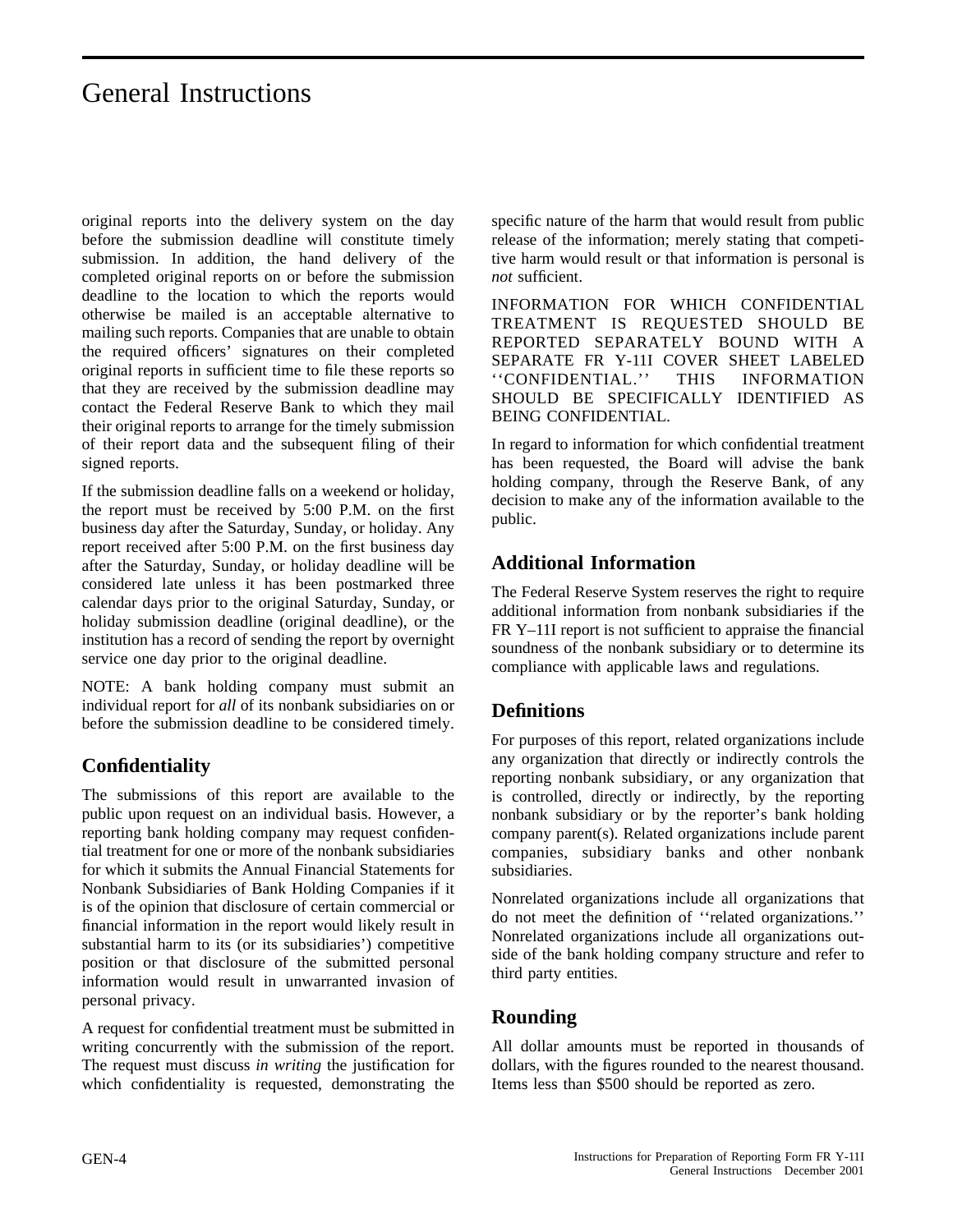### LINE ITEM INSTRUCTIONS FOR THE

# Income Statement

### **General Instructions**

Report all income and expense of the nonbank subsidiary for the calendar year-to-date. Include adjustments of accruals and other accounting estimates made shortly after the end of a reporting period which relate to the income and expense of the reporting period.

A nonbank subsidiary that began operating during the reporting period should report all income earned and expense incurred since it commenced operations *and* all pre-opening income earned and expenses incurred from inception until that date.

All income from the bank holding company (parent companies only), from subsidiary banks directly or indirectly owned or controlled by the bank holding company (or its subsidiary bank holding companies) and from other nonbank subsidiaries of the bank holding company, **should be reported** in item 8 ''Intercompany income.''

All expense relating to transactions with the bank holding company (parent companies only), with subsidiary banks directly or indirectly owned or controlled by the bank holding company (or its subsidiary bank holding companies), and with other nonbank subsidiaries **should be reported** in item 9, ''Intercompany expense.''

### **Line Item 1 Total interest income.**

Report in this item all interest, fees and similar income received by the nonbank subsidiary from nonrelated organizations. Include income resulting from interest earned on loans and leases (including related fees), income on balances due from depository institutions, interest and dividends on securities, interest from assets held in trading accounts, interest on federal funds sold and securities purchased under agreements to resell, and any other interest income received by the nonbank subsidiary other than intercompany interest income. Report interest income on balances due from related organization in item 8 below.

Deduct interest rebated to customers on loans paid before maturity from gross interest earned on loans; do not report as an expense. Exclude from this item:

- (1) fees for servicing real estate mortgage or other loans which are not assets of the nonbank subsidiary (report in item 5 below);
- (2) net gains or losses from the sale of assets (report in item 5 or 7, as appropriate); and
- (3) charges to merchants for handling credit card or charge sales when the nonbank subsidiary does not carry the related loan accounts on their books (report in item 5 below).

### **Line Item 2 Total interest expense.**

Report the total amount of interest expense of the nonbank subsidiary pertaining to nonrelated organizations. Include expenses on deposits, on federal funds purchased and securities sold under agreements to repurchase, on short- and long-term borrowings, on subordinated notes and debentures, on mandatory securities, on mortgage indebtedness and obligations under capitalized leases, and all other interest expense, other than intercompany interest expense.

### **Line Item 3 Net interest income.**

Report the difference between item 1, ''Total interest income,'' and item 2, ''Total interest expense.'' Enclose the amount in parentheses if it is negative.

### **Line Item 4 Provision for credit losses.**

Report the amount needed to make the allowance for loan and lease losses, as reported in Balance Sheet, item 4(b), adequate to absorb expected loan and lease losses, based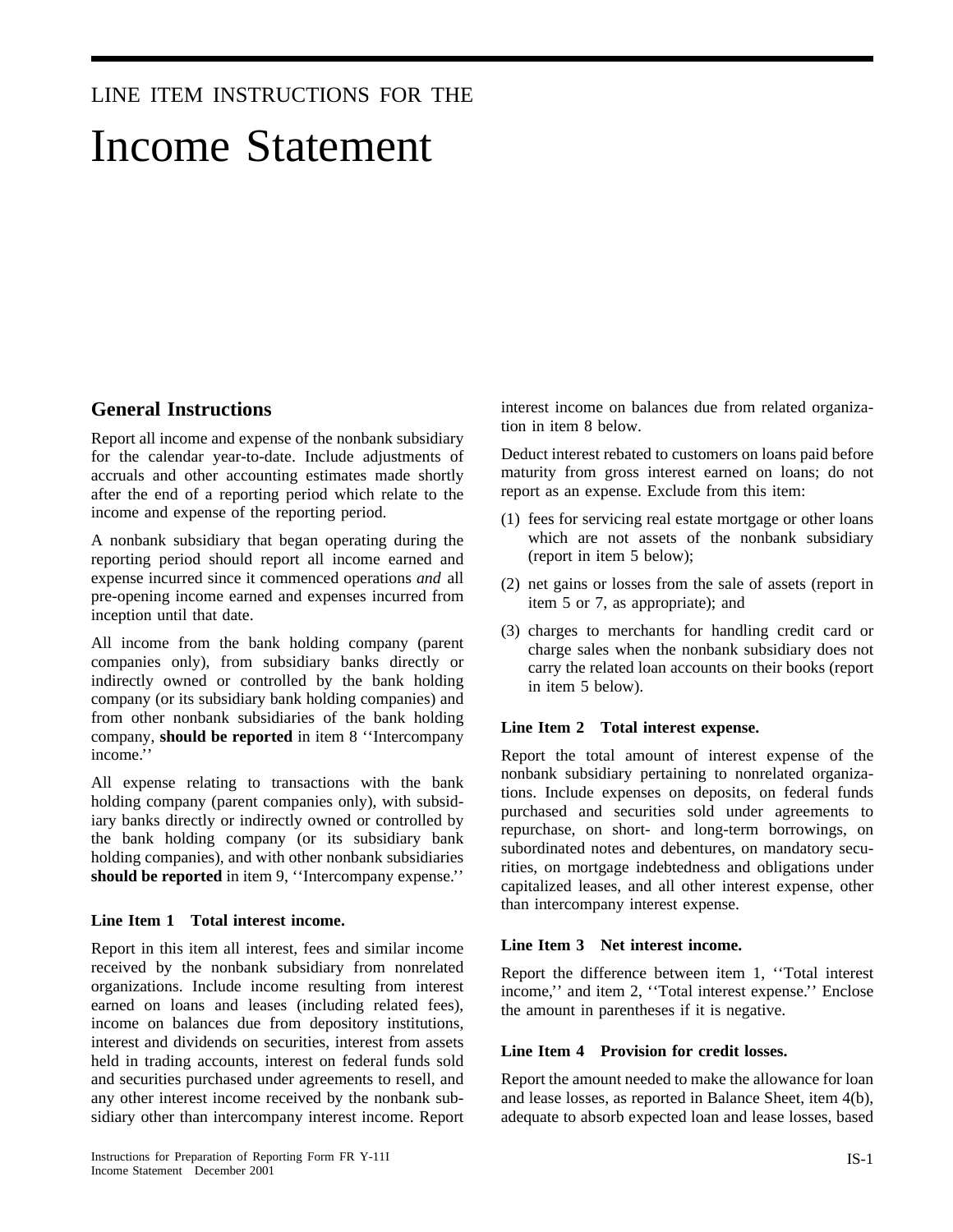## Income Statement

upon management's evaluation of the nonbank subsidiary's current loan and lease portfolio.

Exclude provision for credit losses on off-balance sheet credit exposures and provision for allocated transfer risk, both of which should be reported in item 7, ''Other noninterest expense.''

The amount reported here may differ from the bad debt expense deduction taken for federal income tax purposes.

### **Item 5 Total noninterest income.**

Report all other income not properly reported in item 1, ''Total interest income'' that is derived from activities in which the nonbank subsidiary is engaged. Include income from fiduciary activities, service charges on deposit accounts, trading revenue, investment banking, advisory, brokerage, and underwriting fees, and commissions, venture capital revenue, net servicing fees, net securitization income, insurance commissions and fees, and all other noninterest income. Exclude intercompany noninterest income.

Also, a nonbank subsidiary may include as other noninterest income net gains (losses) from the sale of loans and certain other assets as long as the nonbank subsidiary reports such transactions on a consistent basis.

### **Line Item 6 Realized gains (losses) on held-to-maturity securities and available-for-sale securities.**

Report the net gain or loss realized during the calendar year-to-date from the sale, exchange, redemption, or retirement of Balance sheet, item 2, ''Held-to-maturity and available-for-sale securities.'' The realized gain or loss is the difference between the sales price (excluding interest at the coupon rate accrued since the last interest payment date, if any) and the amortized cost. Also include in this item the write-downs of the cost basis of individual held-to-maturity and available-for-sale securities for other-than-temporary impairments. If the amount to be reported in this item is a net loss, enclose it in parentheses.

Do not adjust for applicable income taxes (income taxes applicable to gains (losses) on held-to-maturity and available-for-sale securities are to be included in the applicable income taxes reported in item 11 below).

### **Line Item 7 Total noninterest expense.**

Report all other expenses not properly reported in item 2, ''Total interest expense'' that is incurred from activities in which the nonbank subsidiary is engaged. Include salaries and employee benefits, expenses on premises and fixed assets, premises, or other real estate owned, fees paid to directors and advisory directors, federal deposit insurance premium, data processing services, office supplies, minority interest in the net income or loss of the nonbank subsidiary, and all other noninterest expenses.

Also report in this item any amount provided for credit losses related to off-balance-sheet credit exposures, based upon management's evaluation of the nonbank subsidiaries current off-balance-sheet credit exposures. Enclose negative amounts in parentheses.

Also, a nonbank subsidiary may include as other noninterest expense net losses (gains) from the sale of loans and certain other assets as long as the nonbank subsidiary reports such transactions on a consistent basis over time.

Exclude intercompany noninterest expenses.

### **Line Item 8 Intercompany income.**

Report in this item all income derived from transactions between the nonbank subsidiary on this report and the parent bank holding companies, between the nonbank subsidiary and banks that are direct or indirect subsidiaries of the parent bank holding companies, and between the nonbank subsidiary and the other nonbank subsidiaries of the bank holding company. Exclude the parent's equity in undistributed income of nonbank subsidiaries from this item and report in item 13 below.

### **Line Item 9 Intercompany expense.**

Report in this item all expenses relating to transactions with the nonbank subsidiary on this report and the parent bank holding companies, between the nonbank subsidiary and banks that are direct or indirect subsidiaries of the parent bank holding companies, and between the nonbank subsidiary and the other nonbank subsidiaries of the bank holding company.

### **Line Item 10 Income before taxes, extraordinary items, and other adjustments.**

Report the sum of items 3, 5, 6, and 8 minus the sum of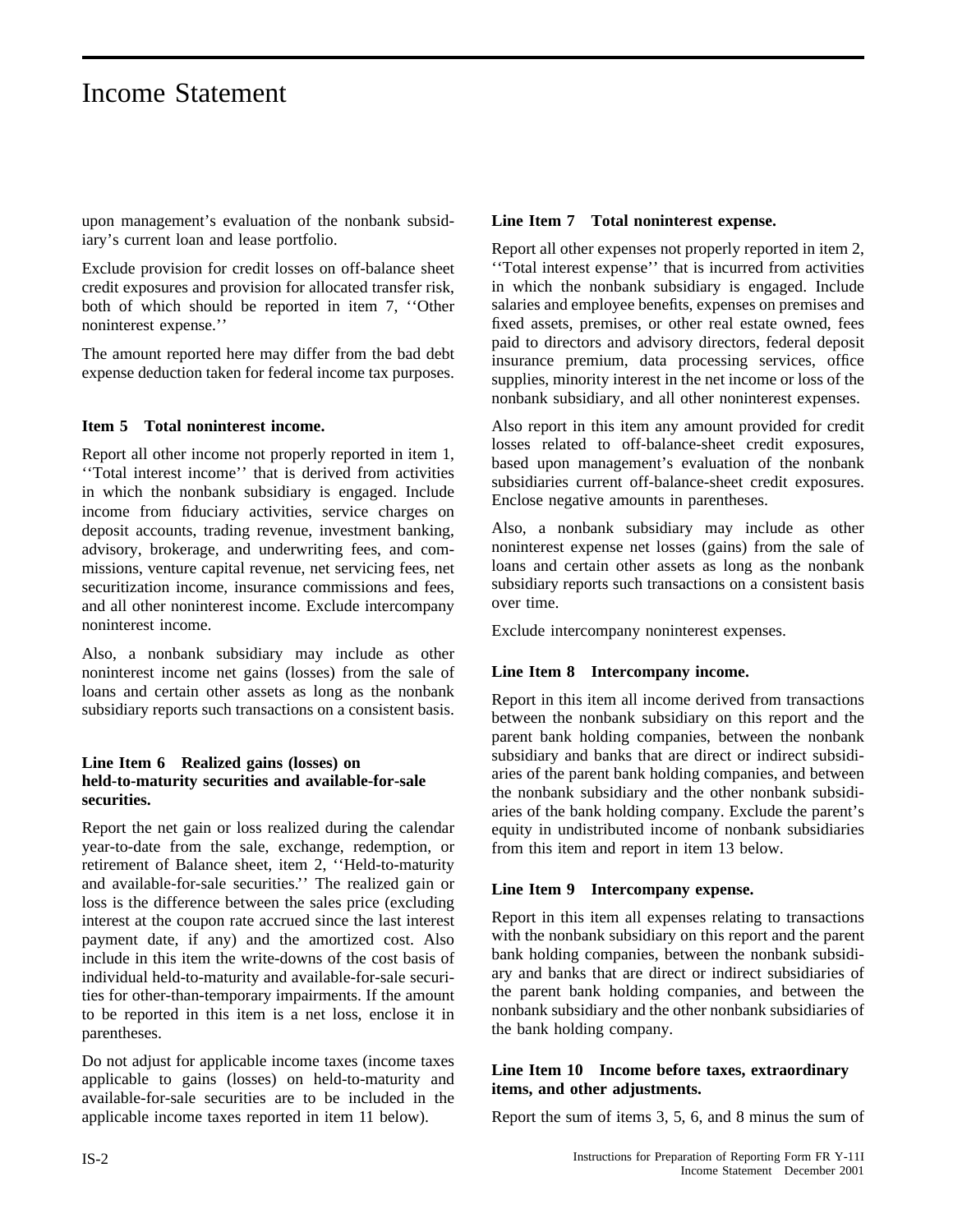# Income Statement

items 4, 7, and 9. If the result is negative, enclose the amount in parentheses.

### **Line Item 11 Applicable income taxes (benefits) (estimated).**

Report the total estimated federal, state and local, and foreign income tax expense applicable to item 10, ''Income before taxes, extraordinary items, and other adjustments,'' including the tax effects of gains (losses) on securities not held in trading accounts (i.e., availablefor-sale securities and held-to-maturity securities). Include both the current and deferred portions of these income taxes. If the amount is a tax benefit rather than a tax expense, enclose it in parentheses. Include as applicable income taxes all taxes based on a net amount of taxable revenue less deductible expenses. Exclude from applicable income taxes all taxes based on gross revenues or gross receipts.

### **Line Item 12 Extraordinary items, net of income taxes.**

Report the total of extraordinary items and other adjustments, net of income taxes. Include in this item the material effects of any extraordinary items and the cumulative effect of all changes in accounting principles except those required to be reported as a change in equity capital in accordance with GAAP.

### **Line Item 13 Equity in undistributed income (loss) of subsidiary(s).**

Report the amount of the parent nonbank subsidiary's proportionate interest in the nonbank subsidiary's(s') net income (loss) less any dividends declared by the nonbank subsidiary(s) for the calendar year-to-date.

### **Line Item 14 Net income (loss).**

Report the sum of items 10, 12, and 13 minus item 11. If this amount is a net loss, enclose it in parentheses. This item must equal Changes in Equity Capital, item 2, ''Net Income.''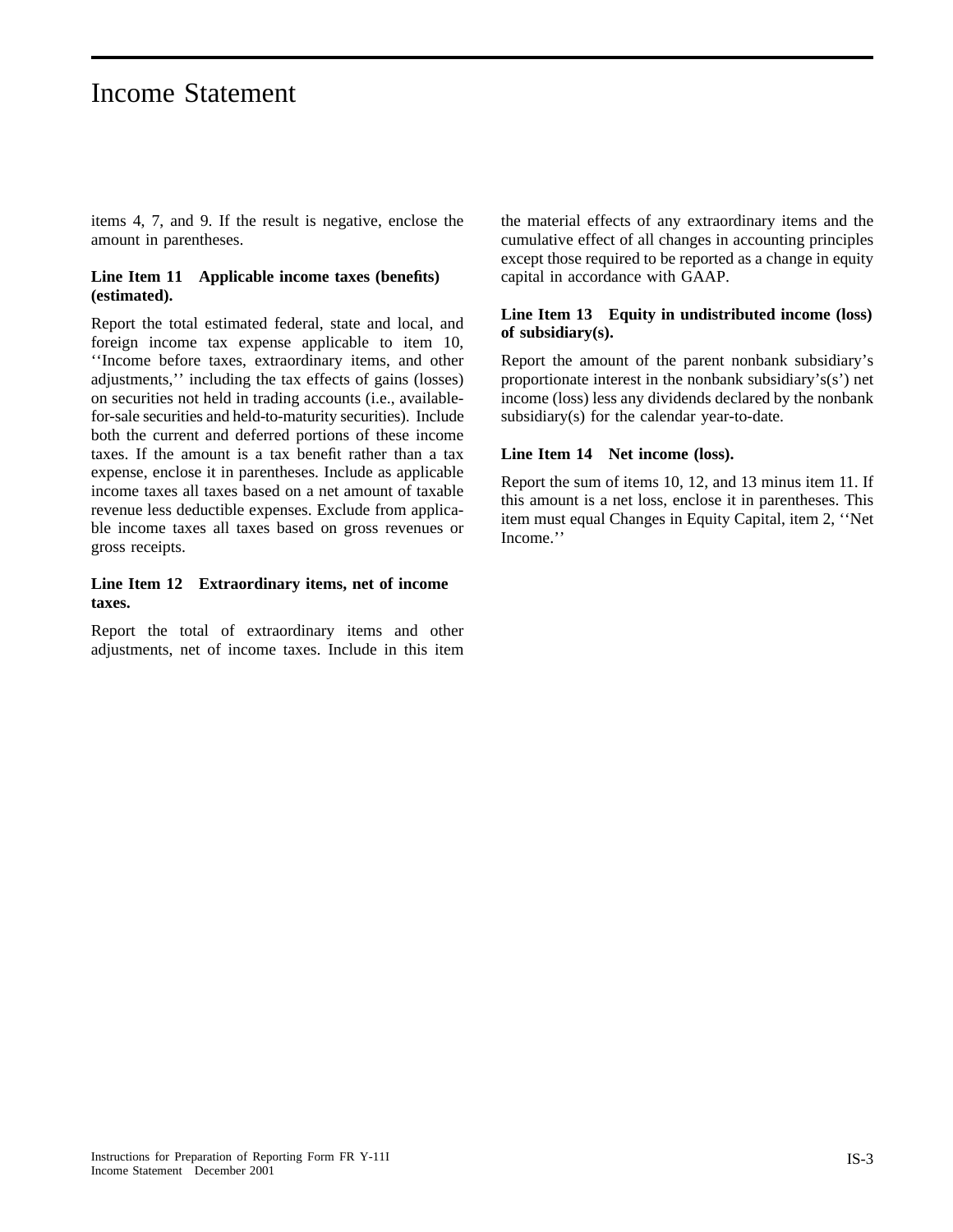# LINE ITEM INSTRUCTIONS FOR Changes in Equity Capital

### **General Instructions**

Total equity capital includes perpetual preferred stock, common stock, capital surplus, retained earnings, accumulated other comprehensive income and other equity capital components such as treasury stock and unearned Employee Stock Ownership Plan Shares. All amounts, other than the amount reported in item 1, should represent net aggregate changes for the calendar year-todate. Enclose all net decreases and losses (net reductions of equity capital) in parentheses.

### **Line Item 1 Equity capital most recently reported for the end of the previous calendar year.**

Report the nonbank subsidiary's total equity capital balance most recently reported for the previous calendar year-end after the filing of the amended report(s). Include in this item, the cumulative effect, net of applicable income taxes, of those changes in any accounting principles adopted during the calendar year-to-date reporting period that were retroactively applied and for which prior years' financial statements were restated. Also, include the sum of all corrections, net of applicable income taxes, resulting from material accounting errors which were made in prior years and not corrected by the filing of an amended report for the period in which the error was made.

### **Line Item 2 Net income (loss).**

Report the net income (loss) for the calendar year-to-date as reported on the Income Statement, item 14, ''Net income (loss).''

### **Line Item 3 Sale, conversion, acquisition, or retirement of common stock and perpetual preferred stock.**

Report the changes in the subsidiary's total equity capital resulting from the sale, conversion, acquisition, or retirement of the subsidiary's capital stock. Limited-life preferred stock is not included in equity capital.

Report in this item the total amount of new capital stock issued, net of any expenses associated with the issuance of the stock.

Report in this item the changes in the subsidiary's total equity capital resulting from:

- (1) Sale of the subsidiary's perpetual preferred stock or common stock.
- (2) Exercise of stock options, including:
	- (a) Any income tax benefits to the subsidiary resulting from the sale of the subsidiary's own stock acquired under a qualified stock option within three years of its purchase by the employee who had been granted the option.
	- (b) Any tax benefits to the subsidiary resulting from the exercise (or granting) of nonqualified stock options (on the subsidiary's stock) based on the difference between the option price and the fair market value of the stock at the date of exercise (or grant).
- (3) The conversion of convertible debt, limited-life preferred stock, or perpetual preferred stock into perpetual preferred or common stock.
- (4) Redemption of perpetual preferred stock or common stock.
- (5) Retirement of perpetual preferred stock or common stock including:
	- (a) The net decrease in equity capital which occurs when cash is distributed in lieu of fractional shares in a stock dividend.
	- (b) The net increase in equity capital when a stockholder who receives a fractional share from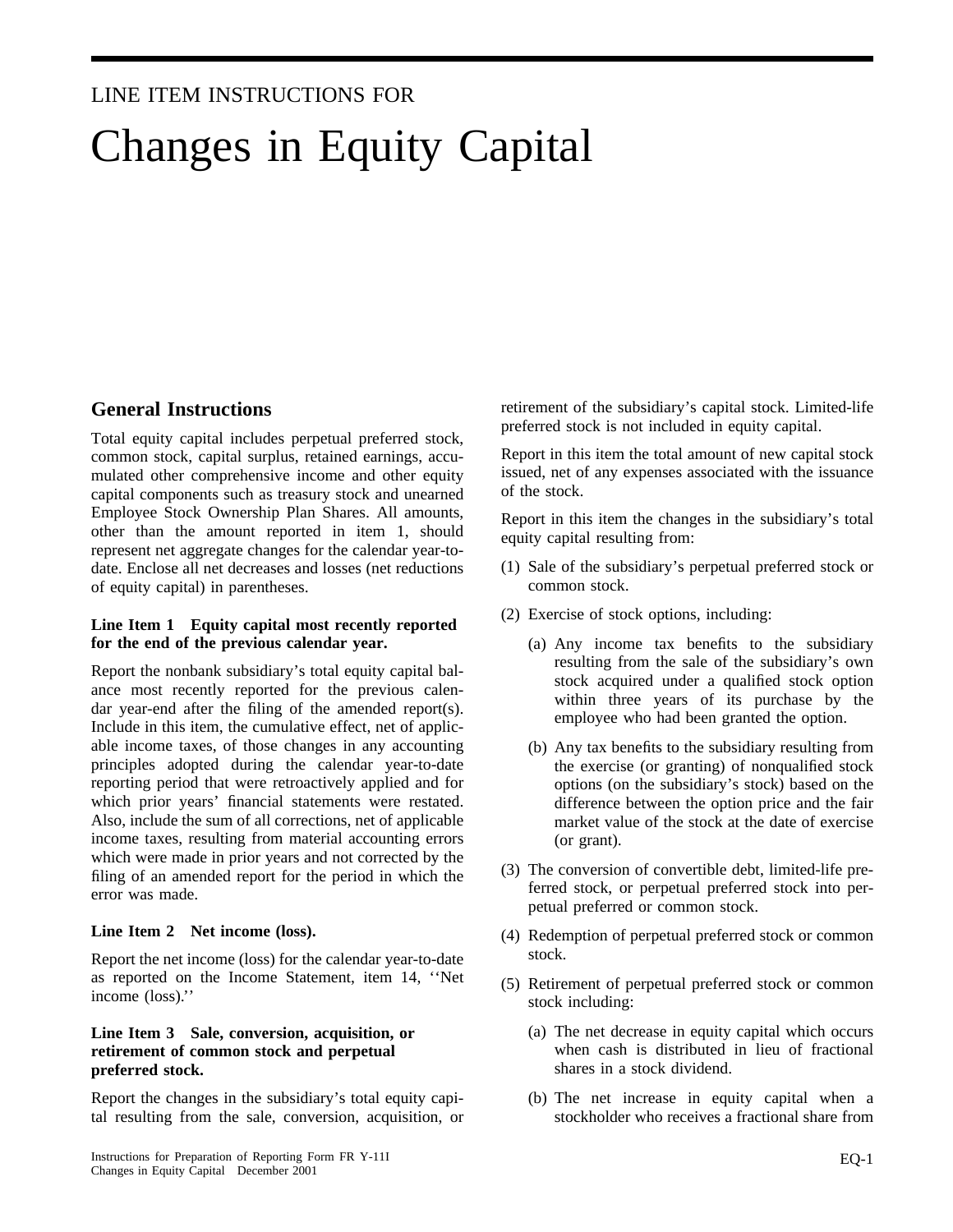a stock dividend purchases the additional fraction necessary to make a whole share.

(6) Capital-related transactions involving the subsidiary's Employee Stock Option Plan (ESOP).

### **Line Item 4 LESS: Cash dividends declared.**

Report in item 4(a), cash dividends declared on preferred stock, and in item 4(b), cash dividends declared on common stock.

Cash dividends are payments of cash to stockholders in proportion to the number of shares they own. Cash dividends on preferred and common stock are to be reported on the date they are declared by the nonbank subsidiary's board of directors (the declaration date) by debiting ''retained earnings'' and crediting ''dividends declared not yet payable,'' which is to be reported in other liabilities. Upon payment of the dividend, ''dividends declared not yet payable'' is debited for the amount of the cash dividend with an offsetting credit, normally in an equal amount, to ''dividend checks outstanding.''

A liability for dividends payable may *not* be accrued in advance of the formal declaration of a dividend by the board of directors. However, the nonbank subsidiary may segregate a portion of retained earnings in the form of a capital reserve in anticipation of the declaration of a dividend.

### **Line Item 4(a) Preferred.**

Report all cash dividend declared on limited-life and perpetual preferred stock by the nonbank subsidiary during the calendar year-to-date, including dividends not payable until after the report date.

*Do not* include dividends declared during the previous calendar year but paid in the current period.

### **Line Item 4(b) Common.**

Report all cash dividends declared on common stock by the nonbank subsidiary during the calendar year-to-date, including dividends not payable until after the report date.

*Do not* include dividends declared during the previous calendar year but paid in the current period.

### **Line Item 5 Accumulated other comprehensive income.**

Report in this item the amount of other comprehensive income for the calendar year-to-date. Other comprehensive income includes changes during the calendar year-to-date in net unrealized holding gains (losses) on available-for-sale securities, accumulated net gains (losses) on cash hedges, foreign currency translation adjustments, and minimum pension liability adjustments. Please refer to the FR Y-9C instructions and FASB Statement No. 130 for additional information on reporting this item.

### **Line Item 6 Other adjustments.**

Report in this item all adjustments to equity capital that are not properly reported in items 1 through 5 above. This item should include the following:

- (1) changes incident to business combinations.
- (2) sales of treasury stock.
- (3) LESS: Purchases of treasury stock.
- (4) changes in offsetting debit to the liability for Employee Stock Ownership Plan (ESOP) debt guaranteed by the subsidiary.

### **Line Item 7 Equity capital at end of current period.**

Report the sum of items 1, 2, 3, 5, and 6, less items 4(a) and 4(b). This item must equal Balance Sheet, item 20, ''Total equity capital.''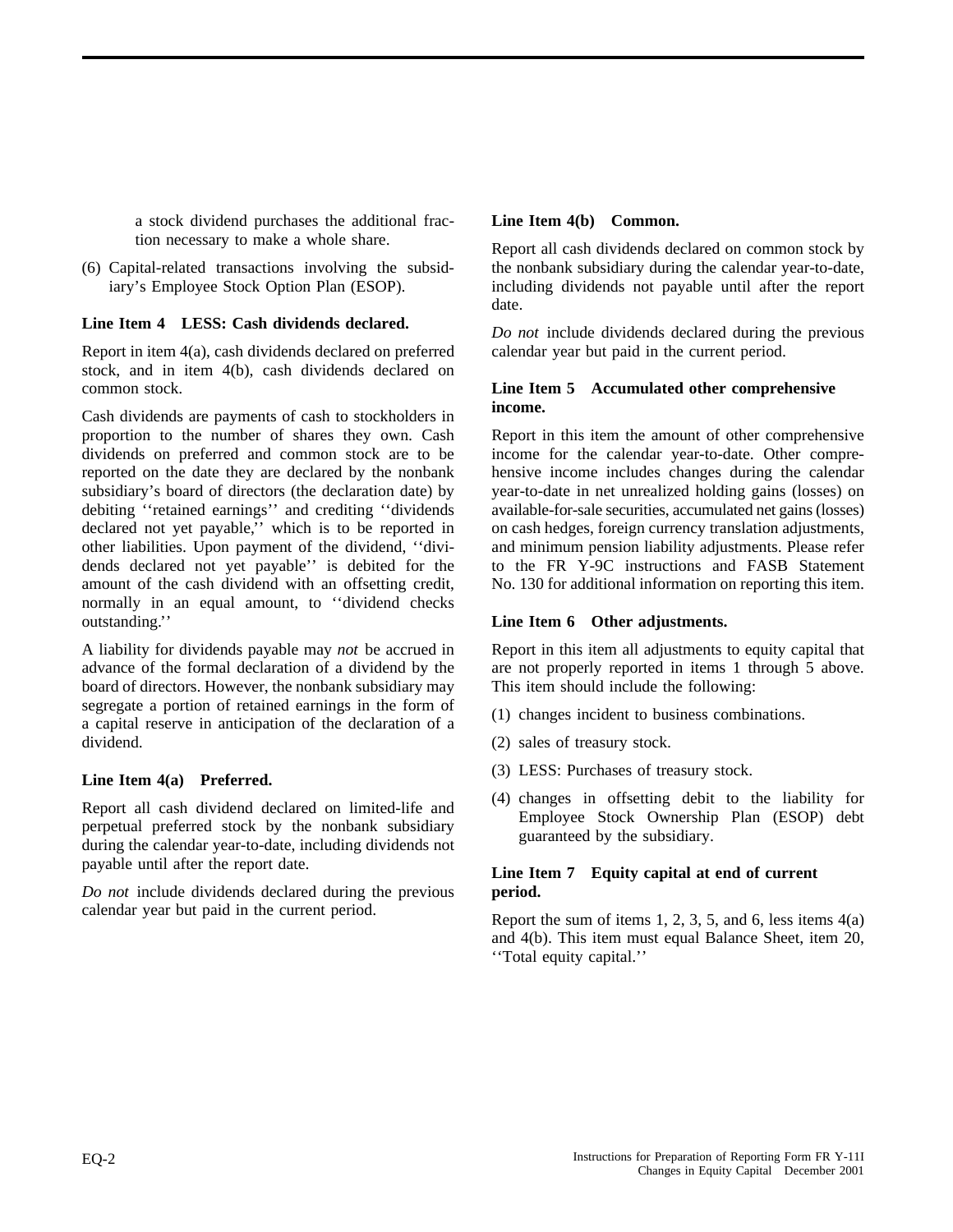### LINE ITEM INSTRUCTIONS FOR

# Balance Sheet and Off-Balance Sheet

### **Assets**

Items 1 through 7 and 9 and 10 should exclude balances with related institutions. Balances with related institutions should be reported in item 11 below.

### **Line Item 1 Cash and balances due from depository institutions.**

Report the total of both noninterest-bearing and interestbearing balances due from depository institutions, currency and coin, cash items in process of collection and unposted debits.

Depository institutions, as a customer of the reporting nonbank subsidiary, consist of commercial banks in the United States, credit unions, mutual and stock savings banks, savings or building and loan associations, cooperative banks, industrial banks that accept deposits, U.S. branches and agencies of foreign banks, and banking organizations in foreign countries.

Balances due from depository institutions include:

- (1) noninterest-bearing funds on deposit at depository institutions for which the reporting company have already received credit; and
- (2) interest-bearing balances due from depository institutions, whether in the form of savings or time balances, including certificates of deposit.

*Exclude* balances with closed or liquidating banks or other depository institutions and all loans. Also exclude balances due from subsidiary banks of the reporting bank holding company (report in item 11(b) below).

### **Line Item 2 Held-to-maturity and available-for-sale securities.**

Report in this item U.S. Treasury securities, U.S. government agency and corporation obligations, securities issued by states and political subdivisions in the U.S., and all other debt and equity securities with readily determinable fair values. Also, include as debt securities all holdings of commercial paper. Report held-tomaturity securities at amortized cost and available-forsale securities at fair value. Exclude equity securities that do not have readily determinable fair values, which are to be reported in item 10 below.

### **Line Item 3 Federal funds sold and securities purchased under agreements to resell.**

Report the dollar amount outstanding of federal funds sold and securities purchased under agreement to resell in the form of:

- (1) immediately available funds under agreements or contracts that mature in one business day or roll over under a continuing contract, regardless of the nature of the transaction or the collateral involved (i.e., whether unsecured, secured, or involving a resale agreement in securities, loans, or any other instruments), excluding overnight lending for commercial and industrial purposes;
- (2) other security resale agreements that mature in more than one business day if the agreement requires the subsidiary to resell the identical security purchased or a security that meets the definition of substantially the same in the case of the dollar roll.
- (3) purchases of participations in pools of securities that mature in more than one business day.

Exclude from this item:

- (1) Sales of so-called ''term federal funds'' (i.e., federal funds with a maturity of more than one business day) (report in item 4(a) ''Loans and lease financing receivables, net of unearned income'').
- (2) Due bills representing purchases of securities or other assets by the nonbank subsidiary that have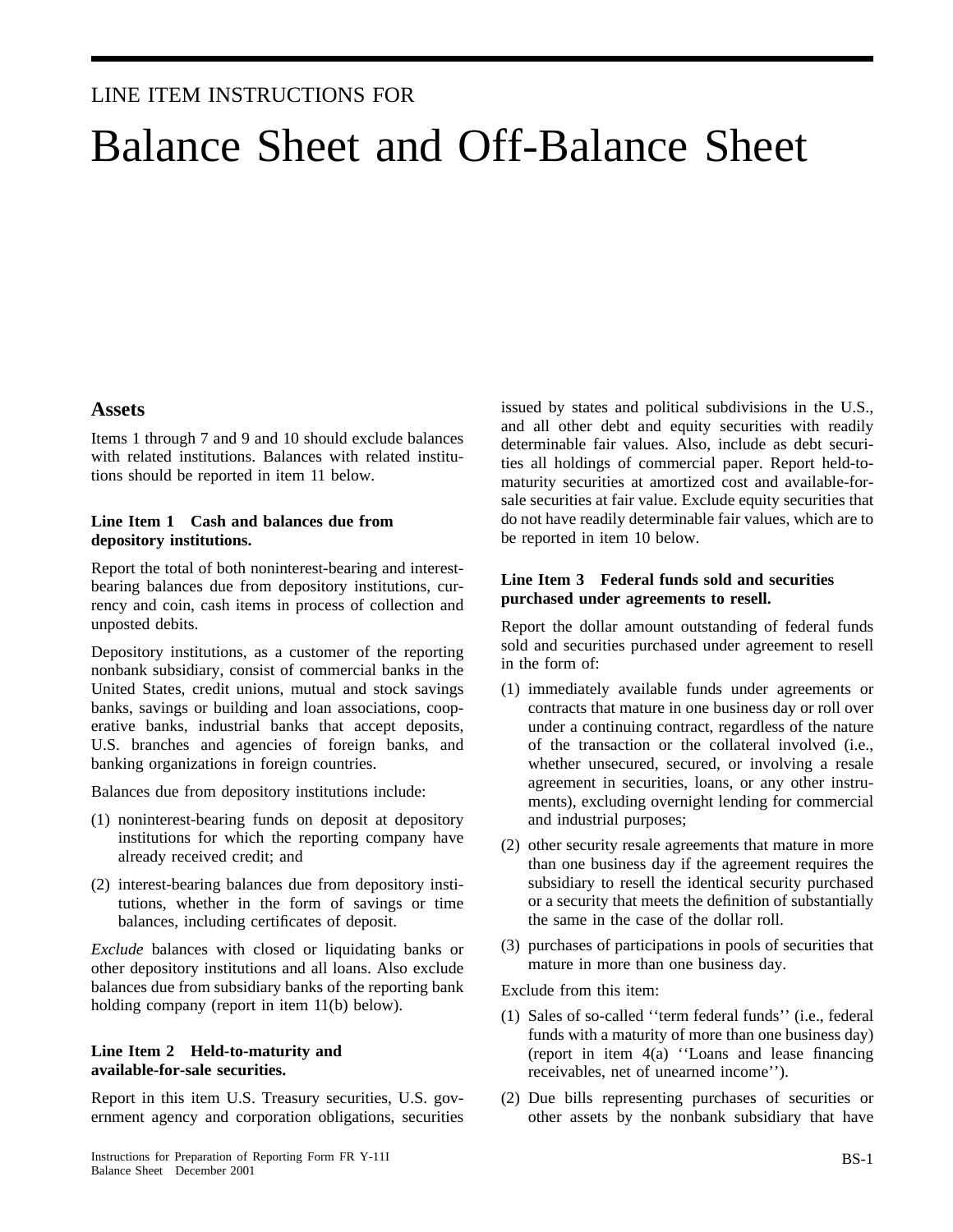not yet been delivered and similar instruments, whether collateralized or uncollateralized (report in item  $4(a)$ ).

- (3) Resale agreements involving assets other than securities that mature in more than one business day or are not in immediately available funds (report in item  $4(a)$ ).
- (4) Yield maintenance dollar repurchase agreements.
- (5) All federal funds sold and securities purchased under agreements to resell with any related institution, which are to be reported in item 11 as appropriate.

### **Line Item 4 Loans and lease financing receivables.**

### **Line Item 4(a) Loans and lease financing receivables, net of unearned income.**

Report the aggregate book value of all loans and leases of the nonbank subsidiary, net of unearned income, before the deduction of the ''Allowance for loan and lease losses,'' (reported in item 4(b) below).

Loans and lease financing receivables are extensions of credit resulting from either direct negotiation between the nonbank subsidiary and their customers or the purchase of such assets from others.

Loans may take the form of promissory notes, acknowledgments of advance, due bills, invoices, overdrafts, acceptances held, factoring account receivables, customers' liability on trade acceptances, and similar written or oral obligations.

*Exclude:*

- (1) all loans and leases with related institutions, which are to be reported in item 11 as appropriate;
- (2) all transactions reportable as federal funds sold and securities purchased under agreements to resell in item 3 above;
- (3) any loans or leases that the subsidiaries have sold or charged off; and
- (4) the fair value of any assets received in full or partial satisfaction of a loan or lease (unless the asset received is itself reportable as a loan or lease) and any loans for which the nonbank subsidiary has obtained physical possession of the underlying collateral regardless of whether formal foreclosure or

repossession procedures have been instituted against the borrower; and

(5) Commercial paper.

### **Line Item 4(b) Less: Allowance for loan and lease losses.**

Report the allowance for loan and lease losses as determined in accordance with generally accepted accounting principles (GAAP) for the nonbank subsidiary. This item should exclude any allowance for loan and lease losses on loans and leases with related institutions.

### **Line Item 4(c) Loan and lease financing receivables, net of unearned income and allowance for loan and lease losses.**

Report the amount derived by subtracting item 4(b) from item 4(a).

### **Line Item 5 Trading assets.**

Report the fair value of all assets held in the nonbank subsidiaries' trading accounts. Assets held in trading accounts include, but are not limited to, the following:

- (1) U.S. Treasury securities;
- (2) U.S. government agency and corporation obligations;
- (3) securities issued by states and political subdivisions in the U.S.;
- (4) other bonds, notes, and debentures;
- (5) certificates of deposit;
- (6) commercial paper;
- (7) bankers acceptances; and
- (8) revaluation gains from derivative contracts.

### **Line Item 6 Premises and fixed assets (including capitalized leases).**

Report the book value, less accumulated depreciation or amortization, of all premises, equipment, furniture, and fixtures purchased directly or acquired by means of a capital lease. The method of depreciation or amortization should conform to generally accepted accounting principles.

Include the following as premises and fixed assets: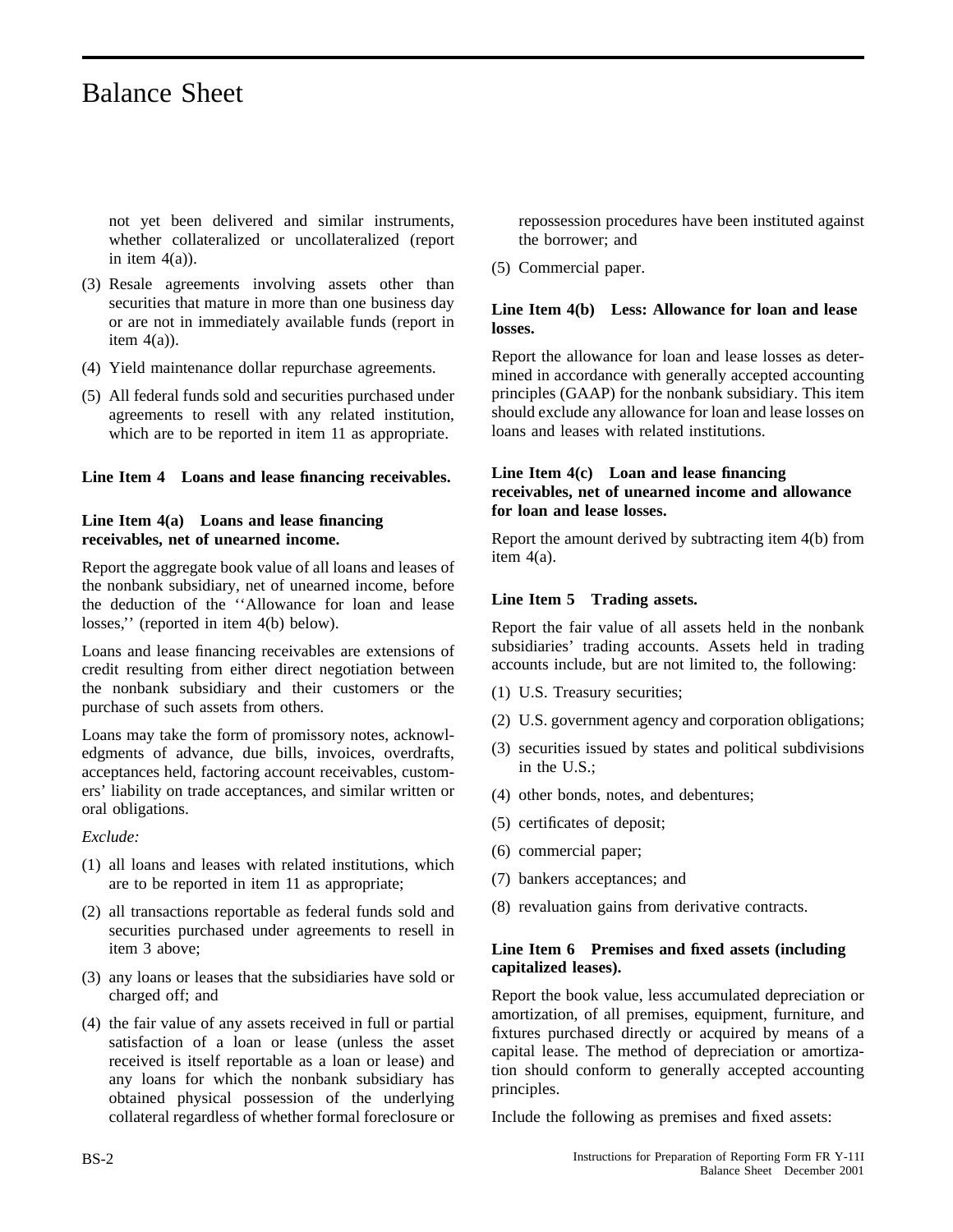- (1) Premises that are actually owned and occupied (or to be occupied, if under construction) by the subsidiary.
- (2) Leasehold improvements, vaults, and fixed machinery and equipment.
- (3) Remodeling costs to existing premises.
- (4) Real estate acquired and intended to be used for future expansion.
- (5) Parking lots that are used by customers or employees of the subsidiary.
- (6) Furniture, fixtures, and movable equipment of the subsidiary.
- (7) Automobiles, airplanes, and other vehicles owned by the subsidiary and used in the conduct of its business.
- (8) The amount of capital lease property (with the subsidiary as lessee)—premises, furniture, fixtures, and equipment.
- (9) Stocks and bonds issued by nonmajority-owned corporations whose principal activity is the ownership of land, buildings, equipment, furniture, or fixtures occupied or used (or to be occupied or used) by the subsidiary.

Property formerly but no longer used for nonbanking activities may be reported in this item as ''Premises and fixed assets'' or in item 7, ''Other real estate owned.''

*Exclude* from premises and fixed assets:

- (1) Original paintings, antiques, and similar valuable objects (report in item 10, ''All other assets'');
- (2) Favorable leasehold rights (report in item 9, ''Intangible assets''); and
- (3) Loans and advances, whether secured or unsecured, to individuals, partnerships, and nonmajority-owned corporations for the purpose of purchasing or holding land, buildings, or fixtures occupied or used (or to be occupied or used) by the subsidiary (report in item 4(a) ''Loans and lease financing receivables, net of unearned income'').

### **Line Item 7 Other real estate owned.**

Report the book value (not to exceed the fair value), less accumulated depreciation, if any, of all real estate other than premises actually owned by the subsidiary. Include in this item the following:

- (a) real estate acquired in satisfaction of debts previously contracted and
- (b) real estate acquired and held for investment and property originally acquired for future expansion but no longer intended to be used for that purpose. Property formerly but no longer used for nonbanking activities may be reported in this item as ''Other real estate owned'' or in item 6, as ''Premises and fixed assets.''

#### **Line Item 8 Investments in other companies.**

Report the amount of the nonbank subsidiary's investments in the stock of subsidiaries, associated companies, and those joint ventures over which the respondent exercises significant influence (collectively referred to as ''investees''). Also include loans and advances to investees and holdings of their bonds, notes, and debentures.

Investments in the common stock of investees shall be reported using the equity method of accounting. Under the equity method, the carrying value of the nonbank subsidiary's investment in the common stock of an investee is originally recorded at cost but is adjusted periodically to record as income the nonbank subsidiary's proportionate share of the investee's earnings or losses and decreased by the amount of any cash dividends received from the investee and by the amount of amortized goodwill.

#### **Line Item 9 Intangible assets.**

Report in this item the unamortized cost of intangible assets. Such intangibles may arise from the following:

- (1) business combinations accounted for under the purchase method in accordance with Accounting Principles Board Opinion No. 16, and
- (2) acquisitions of portions or segments of another institution's business, such as branch offices, mortgage servicing portfolios, and credit card portfolios.

For purposes of reporting on this schedule, intangible assets should be amortized over their useful life in accordance with the provisions stated in GAAP. Bank holding companies that are registered with the Securities and Exchange Commission (SEC) should amortize their intangible assets in accordance with SEC Staff Accounting Bulletin Number 42A.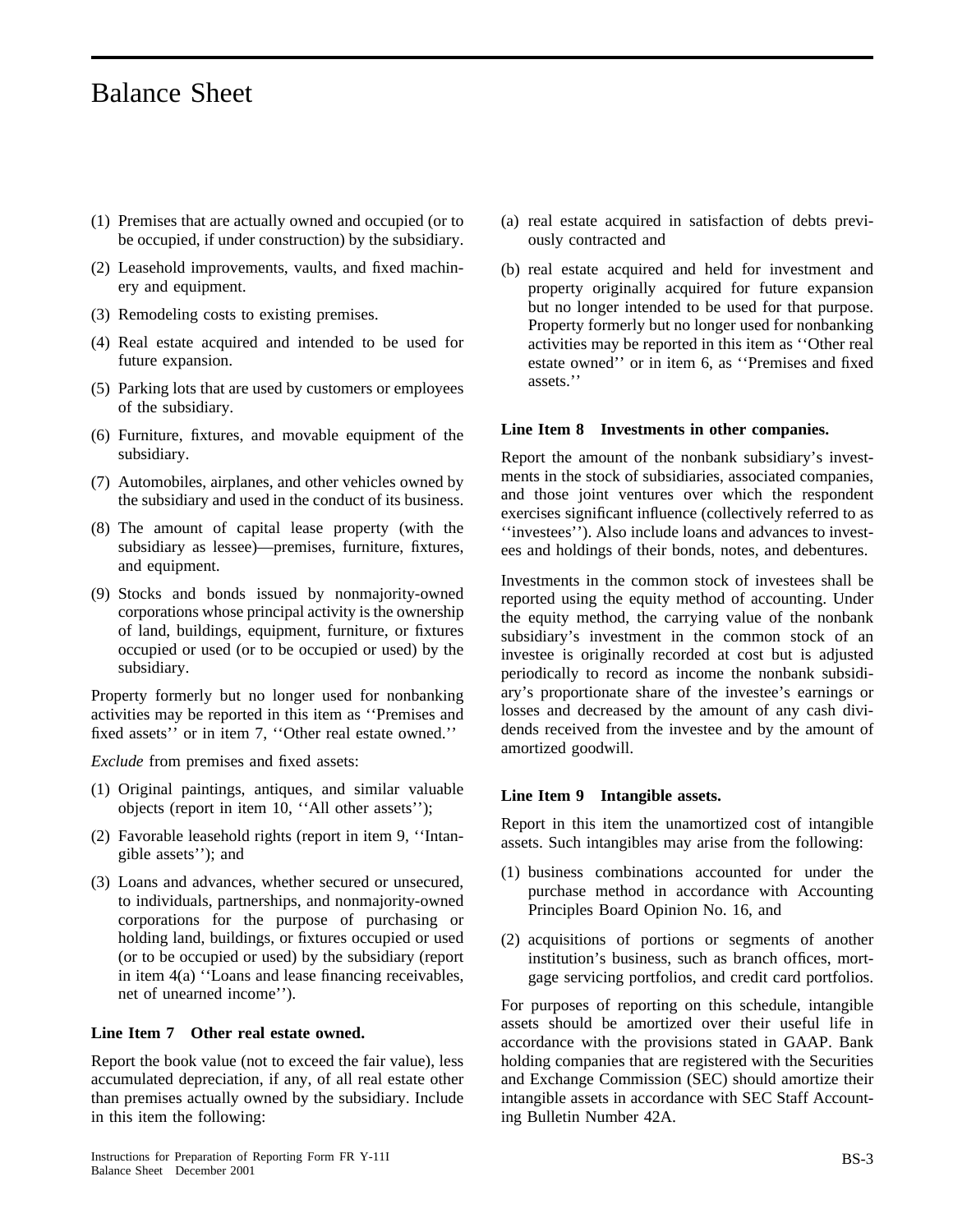Report the amount (book value) of unamortized goodwill. Goodwill represents the excess of the cost of a company over the sum of the fair values of the tangible assets and identifiable intangible assets acquired less the fair value of liabilities assumed in a business combination accounted for as a purchase. The amount of goodwill reported in this item should not be reduced by any negative goodwill. Any negative goodwill arising from a business combination accounted for as a purchase must be reported in item 17, ''All other liabilities.''

Report the carrying value of mortgage servicing assets, i.e., the unamortized cost of acquiring contracts to service loans secured by real estate that have been securitized or are owned by another party, net of any related valuation allowances.

Also report in this item the unamortized amount of other specifically identifiable intangible assets such as purchased credit card relationships (PCCRs), core deposit intangibles, and favorable leasehold rights. Also, include servicing assets other than mortgage servicing assets.

### **Line Item 10 All other assets.**

Report all other assets held by the respondent nonbank subsidiary. Include assets not associated with investments in other companies reported in items 8 or 9 above. Report in this item income earned but not collected, prepaid expenses, accounts receivable, and any other assets not properly reported in items 1 through 9 above.

Also, report the positive fair value of all derivatives held for purposes other than trading in this item as appropriate.

Report all deferred tax assets in this item and deferred tax liabilities in item 17, ''All other liabilities.''

Exclude all balances due from related institutions. Such transactions should be reported in item 11(a), 11(b), or 11(c) below.

### **Line Item 11 Balances with related institutions, gross.**

Report all balances due from the bank holding company (parent companies only) in item 11(a); all balances due from subsidiary banks of the bank holding company in item 11(b); and all balances due from other nonbank subsidiaries of the bank holding company in item 11(c), gross.

### **Line Item 11(a) Balances due from bank holding company (parent companies only), gross.**

Include in this item all balances (including loans and lease financing receivables) held by the nonbank subsidiary due from the bank holding company (parent companies only) on a gross basis.

If the respondent bank holding company is a multi-tiered bank holding company, this item should include balances due from the direct and indirect parent companies at any level in the organization.

Also, a special purpose subsidiary should report in this item the loan made to the parent bank holding company with the proceeds from the issuance of trust preferred securities.

All such balances *due to* the bank holding company (parent companies only) should be excluded from this item and included in item 18(a).

### **Line Item 11(b) Balances due from subsidiary banks of the bank holding company, gross.**

Include in this item all balances, on a gross basis, held by the nonbank subsidiary due from direct or indirect banking subsidiaries of the respondent's bank holding company.

All balances *due to* subsidiary banks of the respondent's bank holding company should be excluded from this item and included in item 18(b).

### **Line Item 11(c) Balances due from other nonbank subsidiaries of the bank holding company, gross.**

Include in this item all balances, on a gross basis, held by the nonbank subsidiary due from other nonbank subsidiaries of the respondent's bank holding company.

All balances *due to* other nonbank subsidiaries of the respondent's bank holding company should be excluded from this item and included in item 18(c).

### **Line Item 12 Total assets.**

Report in this item the sum of items 1, 2, 3, and 4(c). through  $11(c)$ .

### **Liabilities and Equity Capital**

Items 13 through 17 should exclude balances with related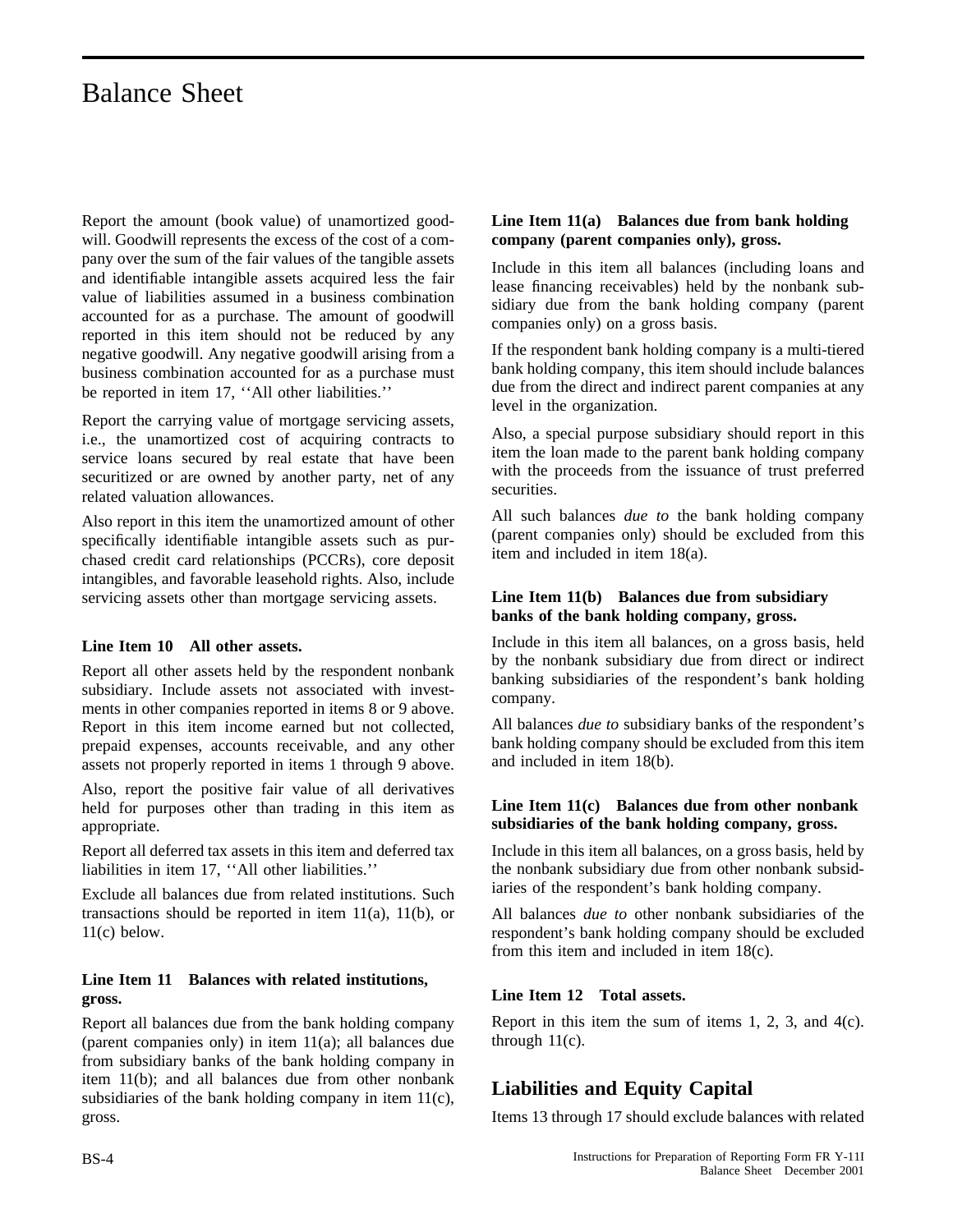institutions. Balances with related institutions should be reported in item 18 below.

#### **Line Item 13 Deposits.**

Report the total amount of deposits held by the nonbank subsidiary. Both noninterest-bearing and interest-bearing deposits are to be included. Such deposits may take the form of passbook accounts, certificates of deposit, NOW accounts, money market deposit accounts, time deposits, open accounts, or similar deposits. Include all deposits regardless of customer or form.

*Exclude* all deposits due to related institutions from this item. Such deposits should be reported in item 18(a), 18(b), or 18(c) below.

#### **Line Item 14 Trading liabilities.**

Report the amount of liabilities from the reporting nonbank subsidiary's trading activities. Include liabilities resulting from the sales of assets that the reporting nonbank subsidiary does not own (short position) and revaluation losses from ''marking to market'' (or the lower of cost or market'') of interest rate, foreign exchange rate, and other commodity and equity contracts into which the reporting nonbank subisidiary has entered for trading, dealer, customer accommodation, and similar purposes.

### **Line Item 15 Borrowings with a remaining maturity of one year or less (including federal funds purchased).**

Report the total amount of money borrowed by the nonbank subsidiary with a remaining maturity of one year or less, including federal funds purchased, securities sold under agreements to repurchase, and commercial paper.

For purposes of this item, remaining maturity is the amount of time remaining from the report date until final contractual maturity of a borrowing without regard to the borrowing's repayment schedule, if any.

Borrowings may take the form of:

- (1) demand notes issued to the U.S. Treasury;
- (2) promissory notes;
- (3) notes and bills rediscounted (including commodity drafts rediscounted);
- (4) loans sold under repurchase agreements and sales of participations in pools of loans that mature in more than one business day;
- (5) due bills issued representing the nonbank subsidiary's receipt of payment and similar instruments, whether collateralized or uncollateralized;
- (6) federal funds purchased;
- (7) ''term federal funds'' purchased;
- (8) securities sold under agreements to repurchase;
- (9) commercial paper;
- (10) mortgage indebtedness and obligations under capitalized leases with a remaining maturity of one year or less; or
- (11) any other obligation for the purpose of borrowing money that has a remaining maturity of one year or less and is not reported elsewhere.

*Exclude* all borrowings with related institutions from this item. Such borrowings should be reported in item 18(a),  $18(b)$ , or  $18(c)$ . as appropriate.

### **Line Item 16 Borrowings with a remaining maturity of more than one year (including subordinated debt and limited-life preferred stock and related surplus)**

Report the total amount of all borrowings of the nonbank subsidiary with a remaining maturity of more than one year, including subordinated debt and limited-life preferred stock and related surplus.

For purposes of this item, remaining maturity is the amount of time remaining from the report date until final contractual maturity of a borrowing without regard to the borrowing's repayment schedule, if any.

Borrowings may take the form of:

- (1) promissory notes;
- (2) perpetual debt securities that are unsecured and not subordinated;
- (3) notes and bills rediscounted (including commodity drafts rediscounted);
- (4) loans sold under repurchase agreements and sales of participations in pools of loans that mature in more than one business day;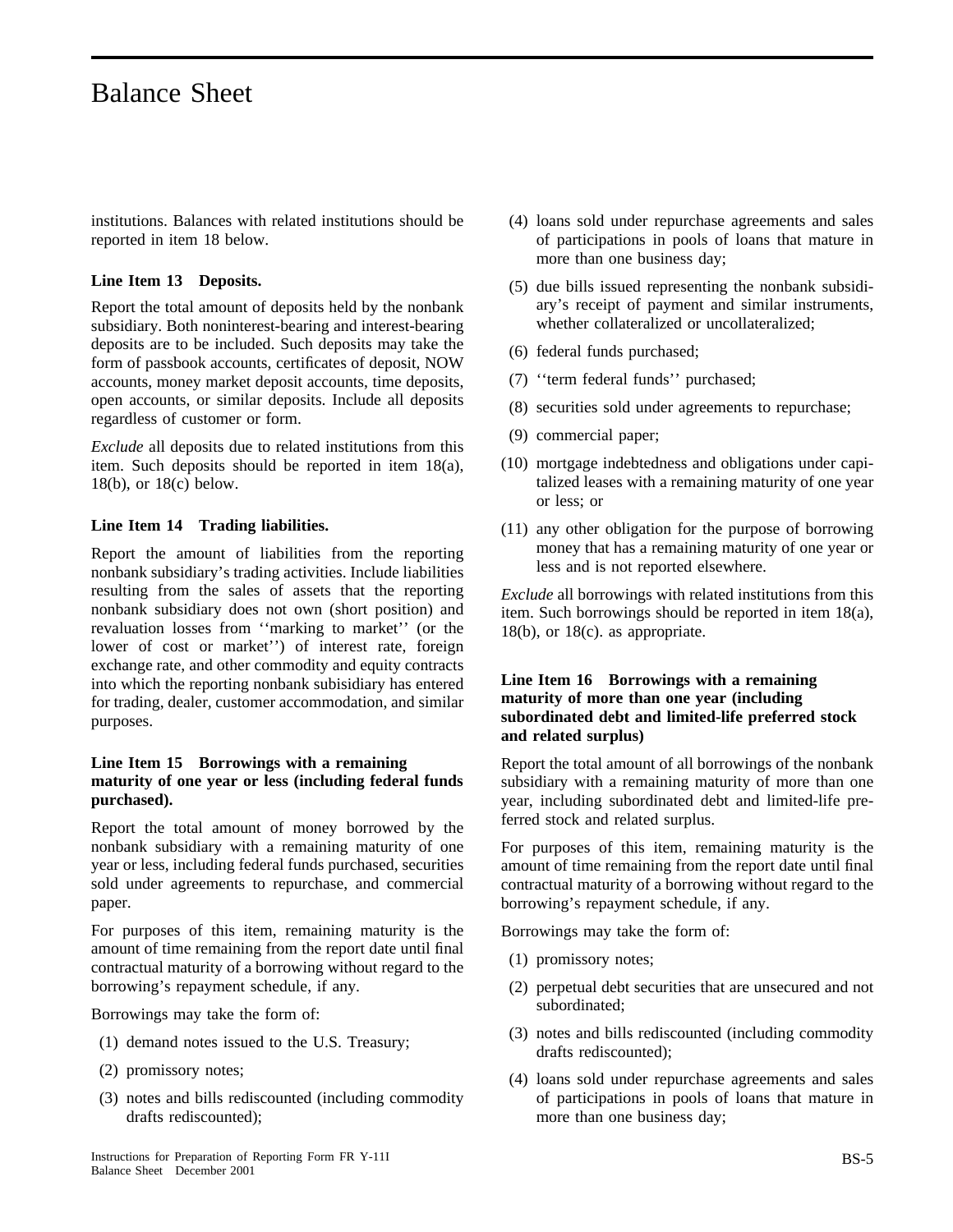- (5) due bills issued representing the nonbank subsidiary's receipt of payment and similar instruments, whether collateralized or uncollateralized;
- (6) ''term federal funds'' purchased;
- (7) securities sold under agreements to repurchase;
- (8) notes and debentures issued by the respondent subsidiary;
- (9) mortgage indebtedness and obligations under capitalized leases with a remaining maturity of more than one year; or
- (10) any other obligation for the purpose of borrowing money with a remaining maturity of more than one year and not reported elsewhere.

Limited-life preferred stock is preferred stock that has a stated maturity date or that can be redeemed at the option of the holder. It excludes those issues of preferred stock that automatically convert into perpetual preferred stock at a stated date.

*Exclude* all borrowings with related institutions from this item. Such borrowings should be reported in item 18(a), 18(b), or 18(c) below, as appropriate.

### **Line Item 17 All other liabilities.**

Report the total amount of all other liabilities that cannot be properly be reported in item 13 through 16.

Include in this item liabilities such as liability on acceptances outstanding, expenses accrued and unpaid, deferred income taxes (if credit balance), negative goodwill, minority interest in the subsidiary, dividends declared but not yet payable, accounts payable (other than expenses accrued and unpaid), liability on deferred payment letters of credit, deferred gains from saleleaseback transactions, and unamortized loan fees (other than those that represent an adjustment of the interest yield, if material).

Also, report all derivatives with negative fair value held for purposes other than trading in this item.

*Exclude* all liabilities with related institutions from this item. Such liabilities should be reported in item 18(a), 18(b), or 18(c) below, as appropriate.

### **Line Item 18 Balances due to related institutions, gross.**

Report all balances due to the bank holding company

(parent companies only) in item 18(a); all balances due to subsidiary banks of the bank holding company in item 18(b); and all balances due to other nonbank subsidiaries of the bank holding company in item 18(c), gross.

### **Line Item 18(a) Balances due to the bank holding company (parent companies only), gross.**

Report in this item all intercompany balances held by the nonbank subsidiary due to the bank holding company (parent companies only) on a gross basis.

If the respondent bank holding company is a multi-tiered bank holding company, this item should include balances due to the direct and indirect parent companies at any level in the organization.

All such intercompany balances *due from* the bank holding company (parent companies only) should be excluded from this item and included in item 11(a) above.

### **Line Item 18(b) Balances due to subsidiary banks of the bank holding company, gross.**

Include in this item all intercompany balances, on a gross basis, held by the nonbank subsidiary due to banks that are controlled, directly or indirectly, by the respondent's bank holding company.

All balances *due from* subsidiary banks of the respondent's bank holding company should be excluded from this item and included in item 11(b) above.

### **Line Item 18(c) Balances due to other nonbank subsidiaries of the bank holding company, gross.**

Include in this item all intercompany balances, on a gross basis, held by the nonbank subsidiary due to other nonbank subsidiaries of the respondent's bank holding company.

All balances *due from* other nonbank subsidiaries of the respondent's bank holding company should be excluded from this item and included in item 11(c), above.

### **Line Item 19 Total liabilities.**

Report the sum of items 13 through 18(c).

### **Line Item 20 Total equity capital.**

Report the total amount of equity capital of the nonbank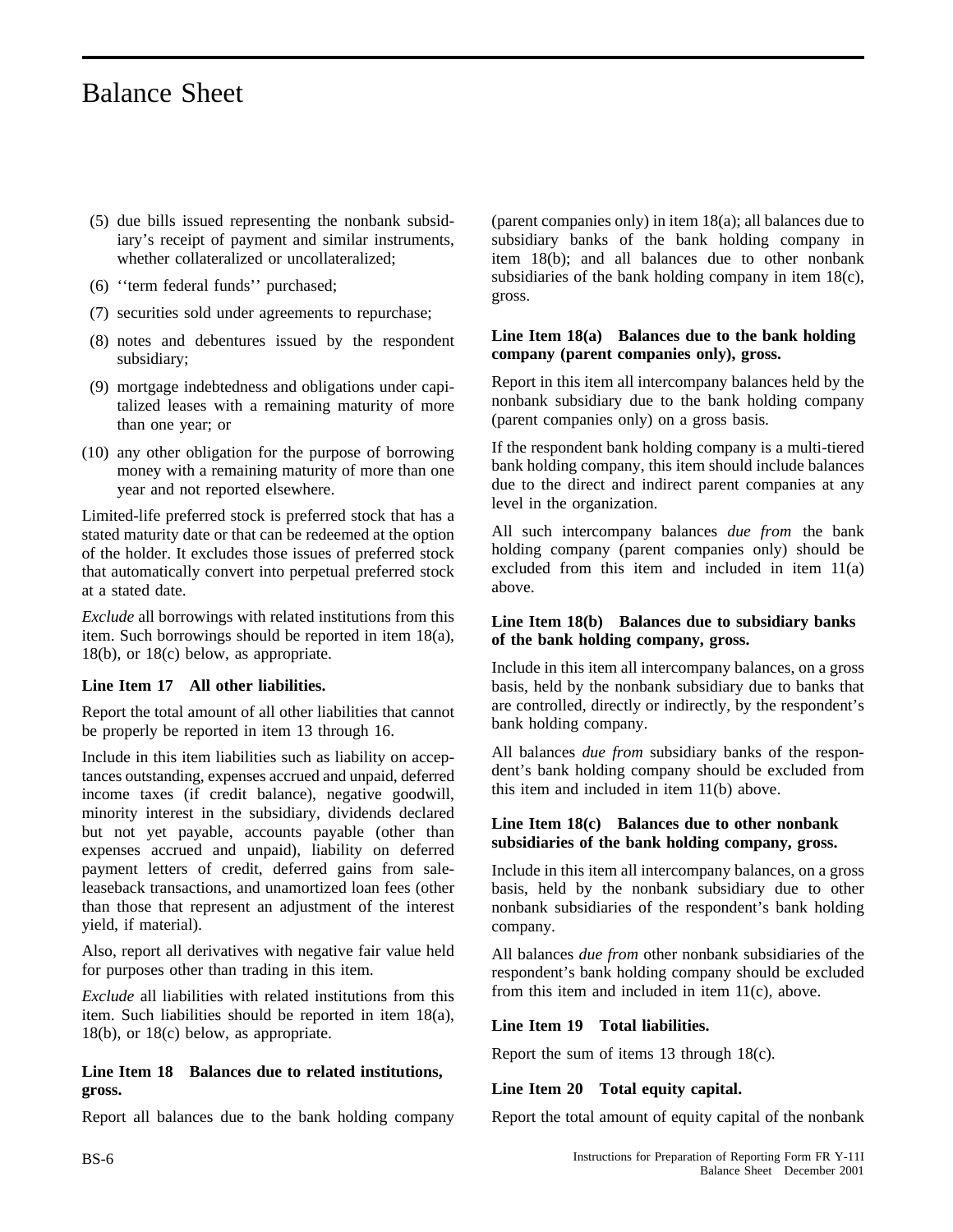subsidiary. Equity capital should equal the sum of perpetual preferred stock issued (including related surplus), common stock (par or stated value), capital surplus, (excluding all surplus related to preferred stock) retained earnings, accumulated other comprehensive income and other equity components.

Accumulated other comprehensive income includes net unrealized holding gains (losses) on available-for-sale securities, accumulated net gains (losses) on cash flow hedges, foreign currency translation adjustments, and minimum pension liability adjustments. Other equity capital components include the total carrying value (at cost) of treasury stock and unearned Employee Stock Ownership Plan (ESOP) shares as of the report date.

Also, include in this item trust preferred securities such as MIPS and TOPRS.

This item must equal Changes in Equity Capital, item 7, ''Equity capital at end of period.'' Refer to the FR Y-9C instructions for additional information on reporting this item.

### **Line Item 21 Total liabilities and equity capital.**

Report the sum of items 19 and 20. This item must equal item 12, ''Total assets.''

### **Off-Balance-Sheet Items**

Report the following selected commitments, contingencies, and other off-balance sheet items. *Exclude* from this schedule contingencies arising in connection with litigation.

### **Line Item 22 Unused commitments on securities underwriting.**

Report the unsold portion of the nonbank subsidiary's own takedown in securities underwriting transactions.

Report the unused portion of commitments for which the nonbank subsidiary has charged a commitment fee or other consideration, or otherwise has a legally binding commitment.

Such commitments are to be reported regardless of whether they contain ''material adverse change'' clauses or other provisions that are intended to relieve the issuer of its funding obligations under certain conditions and regardless of whether they are unconditionally cancelable at any time.

Include revolving underwriting facilities (RUFs), note issuance facilities (NIFs), and other similar arrangements in this item. These are facilities under which a borrower can issue on a revolving basis short-term paper in its own name, but for which the underwriting banks have a legally binding commitment either to purchase any notes the borrower is unable to sell by the roll-over date or to advance funds to the borrower.

### **Line Item 23 Unused commitments on loans and all other unused commitments.**

Report the unused portions of commitments that obligate the reporting nonbank subsidiary to extend credit in the form of loans or participations in loans, lease financing receivables, or similar transactions. Report the unused portion of commitments for which the nonbank subsidiary has charged a commitment fee or other consideration, *or* otherwise has a legally binding commitment. Such commitments are to be reported regardless of whether they contain ''material adverse change'' clauses or other provisions that are intended to relieve the issuer of its funding obligations under certain conditions and regardless of whether they are unconditionally cancelable at any time. In the case of commitments for syndicated loans, report only the nonbank subsidiary's proportional share of the commitments. Unused commitments are to be reported gross, that is, including any commitments acquired from others and any portions of commitments conveyed to others.

*Include* loan proceeds that the nonbank subsidiary is obligated to advance, such as loan draws, construction progress payments, seasonal or living advances to farmers under prearranged lines of credit, rotating or revolving credit arrangements, including retail credit card, check credit, and related plans, or similar transactions. Forward agreements and commitments to issue a commitment at some point in the future are to be reported in this item.

Report the unused portion of commitments to extend credit for the following loans:

- (1) Revolving, open-end loans secured by 1–4 family residential properties, e.g., home equity lines.
- (2) Commercial real estate, construction, and land development.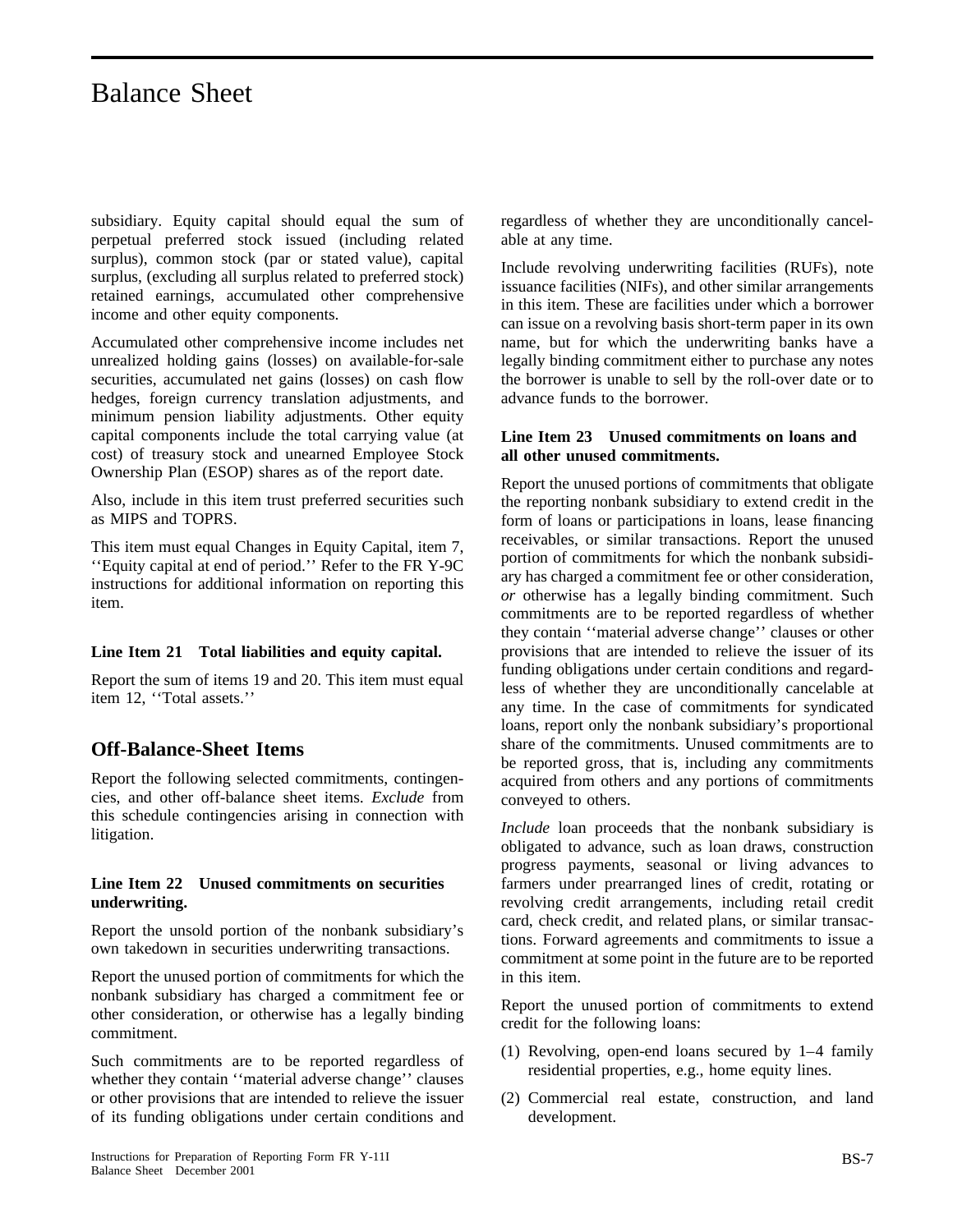- (3) Commitments to fund loans secured by real estate.
- (4) Commitments to fund loans not secured by real estate.
- (5) Credit card lines.
- (6) Overdraft facilities.
- (7) Commercial lines of credit.
- (8) Retail check credit and related plans.

### **Line Item 24 Standby letters of credit and foreign office guarantees.**

Report the amount outstanding and unused as of the report date of all standby letters of credit (and all legally binding commitments to issue standby letters of credit) issued by the nonbank subsidiary.

The originating nonbank subsidiary must report the full outstanding and unused amount of standby letters of credit in which participations have been conveyed to others where (a) the originating and issuing nonbank subsidiary is obligated to pay the full amount of any draft drawn under the terms of the standby letter of credit *and* (b) the participating companies have an obligation to partially or wholly reimburse the originating nonbank subsidiary, either directly in cash or through a participation in a loan to the account party. The originating nonbank subsidiary also must report the amount of standby letters of credit conveyed to others through participations. The nonbank subsidiary participating in such arrangements must report the full amount of their contingent liabilities to participate in such standby letters of credit without deducting any amounts that it may have reparticipated to others. Participating nonbank subsidiaries also must report the amount of interest in transactions that they have reparticipated to others, if any. Also include those standby letters of credit that are collateralized by cash on deposit.

### **Line Item 25 Commercial and similar letters of credit.**

Report the amount outstanding *and* unused as of the report date of issued or confirmed commercial letters of credit, travelers' letters of credit *not issued* for money or its equivalent, and all similar letters of credit, *but excluding standby letters of credit* (which are to be reported in item 24 above). Legally binding commitments to issue commercial letters of credit are to be reported in this item.

### **Line Item 26 Commitments to purchase foreign currencies and U.S. dollar exchange (spot, forward, and futures).**

Report the gross amount (stated in U.S. dollars) of all futures contracts, forward and spot contracts to purchase foreign (non-U.S.) currencies, and U.S. dollar exchange that are outstanding as of the report date.

A purchase of U.S. dollar exchange is equivalent to a sale of foreign currency. Only one side of a foreign currency transaction is to be reported. In those transactions where foreign (non-U.S.) currencies are bought or sold against U.S. dollars, report only that side of the transaction that involves the foreign (non-U.S.) currency.

A currency futures contract is a standardized agreement for delayed delivery of a foreign (non-U.S.) currency in which the buyer agrees to purchase and the seller agrees to deliver, at a specified future date, a specified amount at a specified exchange rate. Future contracts are traded on organized exchanges that act as the counterparty to each contract.

A forward foreign exchange contract is an agreement for delayed delivery of a foreign (non-U.S.) currency in which the buyer agrees to purchase and the seller agrees to deliver, at a specified future date, a specified amount at a specified exchange rate. These contracts are not standardized and are traded in an over-the-counter market.

A spot contract is an agreement for the immediate delivery, usually within two days, of a foreign currency at the prevailing spot rate.

Contracts are outstanding (i.e., open) until they have been canceled by acquisition or delivery of the underlying currencies or, for futures contracts, by offset. (''Offset'' is the purchase and sale of an equal number of contracts on the same underlying currencies for the same delivery month, executed through the same clearing member on the same exchange.)

### **Line Item 27 All other futures and forward contracts (excluding contracts involving foreign exchange).**

Report in this item all other futures and forward contracts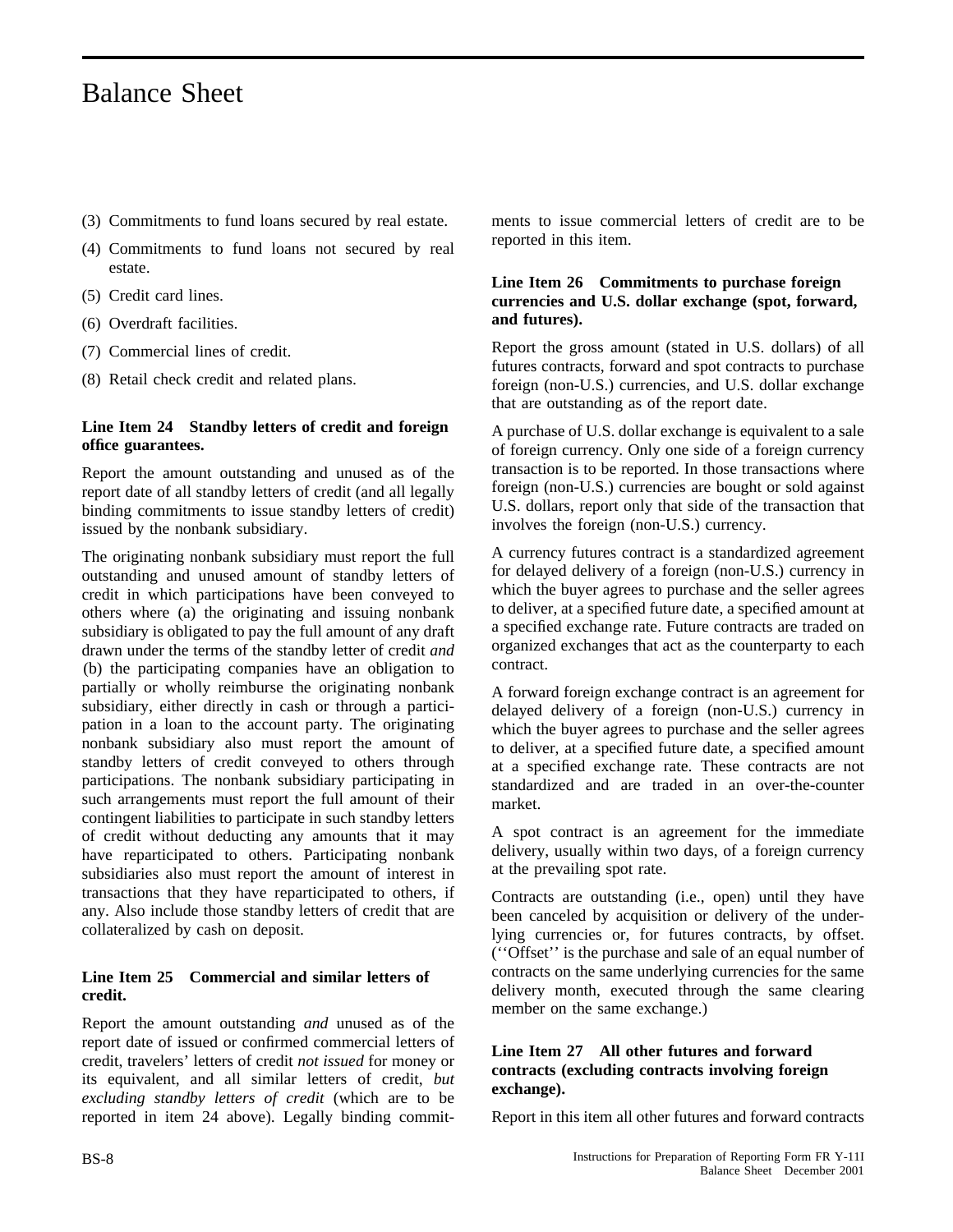not included in item 26. Include in this item futures and forward interest rate contracts (e.g., U.S. Treasury securities futures, forward rate agreements, and forward agreements on U.S. government securities) and futures and forward contracts on other commodities (e.g., stock index and commodity contracts).

Report the aggregate par value of all futures and forward contracts that are related to an interest-bearing financial instrument or whose cash flows are determined by referencing interest rates or another interest rate contract.

Report futures and forward contracts that commit the nonbank subsidiary to purchase or sell agricultural products (e.g., wheat or coffee), precious metals (e.g., gold or platinum), non-ferrous metals (e.g., copper or zinc), or any other commodity.

Futures and forward contracts are agreements for delayed delivery of financial instruments or other commodities in which the buyer agrees to purchase and the seller agrees to deliver, at a specified future date, a specified instrument or commodity at a specified price.

Futures contracts are standardized, transferable agreements traded on organized exchanges that act as the counterparty to each contract. Forward contracts are not standardized and are not traded on organized exchanges.

The contract amount to be reported for futures and forward contracts on commodities is the quantity (i.e., number of units) of the commodity or product contracted for purchase or sale multiplied by the contract price of a unit.

### **Line Item 28 Option contracts.**

An option contract conveys either the right or the obligation, depending upon whether the reporting nonbank subsidiary is the purchaser or the writer, respectively, to (1) buy or sell a financial instrument or an interest rate futures contract on a financial instrument at a specified price by a specified future date, (2) exchange two different currencies at a specified exchange rate, or (3) buy or sell stock options, stock index options, or other commodities. Options can be traded on organized exchanges. In addition, options can be written to meet the specialized needs of the counterparties to the transaction. These customized option contracts are known as over the counter (OTC) options and are not generally traded.

In reporting items 28(a) and 28(b), do *not* net the following:

- (1) obligations of the nonbank subsidiary to buy against the nonbank subsidiary's obligations to sell, or
- (2) written options against purchased options.

### **Line Item 28(a) Written option contracts.**

Report in this item the amount of all financial instruments (aggregate *par value*), foreign currencies, and other commodities that the reporting nonbank subsidiary has obligated itself, for compensation (such as a fee or premium), to either purchase or sell under option contracts that are outstanding as of the report date.

#### **Line Item 28(b) Purchased option contracts.**

Report in this item the amount of all financial instruments (aggregate *par value*), foreign currencies, and other commodities that the reporting nonbank subsidiary has purchased, for compensation (such as a fee or premium), the right to either purchase or sell under option contracts that are outstanding as of the report date. In the case of option contracts giving the reporting nonbank subsidiary the right to either purchase or sell a futures contract, report the amount of the financial instrument, foreign currency or other commodity underlying the futures contract.

#### **Line Item 29 Notional value of interest rate swaps.**

Report the notional value of all outstanding interest rate and basis swaps. In those cases where the nonbank subsidiary is acting as an intermediary, both sides of the transaction are to be reported. Include in this item cross-currency interest rate swaps that do not involve the exchange of principal amounts between the counterparties.

An interest rate swap is a transaction in which two parties agree to exchange the interest payment streams on a specified principal amount of assets or liabilities for a certain number of years. The notional value of an interest rate swap is the underlying principal amount upon which the exchange of interest income or expense is based.

#### **Line Item 30 Notional value of exchange swaps.**

Report the notional principal value (stated in U.S. dollars) of all outstanding cross-currency interest rate swaps. In those cases where the nonbank subsidiary is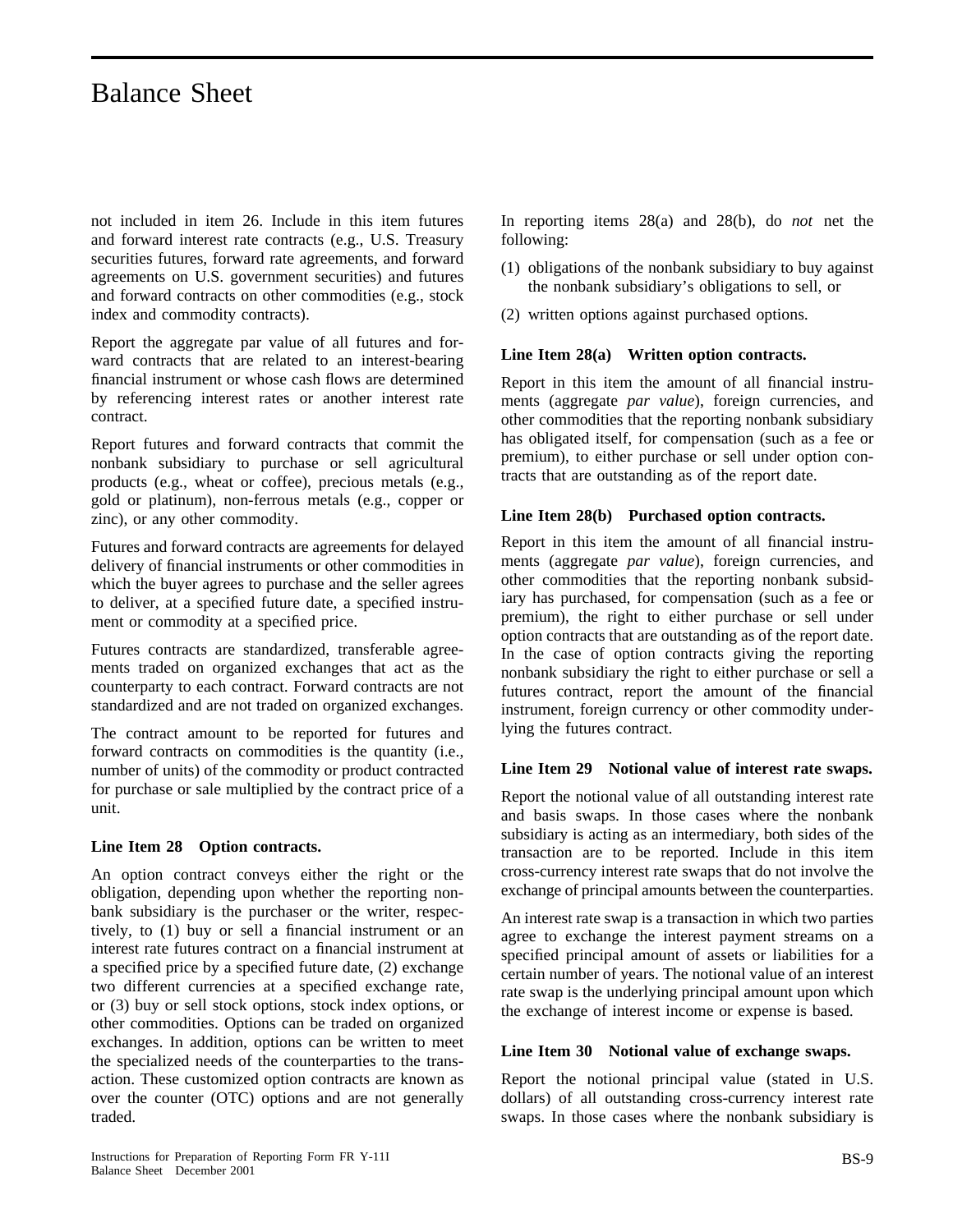acting as an intermediary, both sides of the transaction are to be reported.

A cross-currency interest rate swap is a transaction in which two parties agree to exchange principal amounts of different currencies, usually at the prevailing spot rate, at the inception of the agreement, which lasts for a certain number of years. Over the life of the swap, the counterparties exchange payments in the different currencies based on fixed rates of interest. When the agreement matures, the principal amounts will be re-exchanged at the same spot rate. The notional value of a cross-currency interest rate swap is the underlying principal amount upon which the exchange is based.

### **Line Item 31 Notional value of other swaps.**

Report the notional principal value of all other swap agreements that are not reportable as either interest or foreign exchange rate contracts in items 29 or 30, above.

### **Line Item 32 Assets sold with recourse**

Report in this item the principal balance outstanding and the amount of recourse exposure of all financial assets that have been transfered with recourse in transactions reported as sales in accordance with generally accepted accounting principles.

Report the outstanding principal balance as of the report date for residential mortgage loans that have been pooled and that (1) have been transferred *with recourse* in transactions reported as sales in accordance with generally accepted accounting principles or (2) have been swapped with recourse with FNMA or FHLMC in exchange for participation certificates that the nonbank subsidiary has either sold or carries as assets in Balance Sheet, item 2, ''Securities'' or Balance Sheet item 5, ''Assets held in trading accounts.''

Also report in this item the principal balance outstanding, as of the report date, of any sales of assets and loans (other than mortgages) that were sold with recourse but were reported as ''sales'' of assets on the nonbank subsidiary's balance sheet in accordance with generally accepted accounting principles and the guidelines above.

### **Line Item 33 All other off-balance-sheet liabilities.**

With the exceptions listed below, report all types of off-balance-sheet items not covered in other items of this schedule.

Other off-balance-sheet liabilities include, but are not limited to, the following items:

- (1) Securities borrowed against collateral (other than cash) or on an uncollateralized basis.
- (2) Securities lent against collateral or on an uncollateralized basis.
- (3) Commitments to purchase and to sell securities that have not been issued (when-issued securities) and are excluded from the requirements of FASB Statement No. 133 and not reported in item 27.
- (4) Credit card derivatives.
- (5) Participations in acceptances conveyed to others by the reporting nonbank subsidiary or acquired by the nonbank subsidiary.
- (6) Financial guarantee insurance that insures the timely payment of principal and interest on bond issues.
- (7) Letters of indemnity other than those issued in connection with the replacement of lost or stolen official checks.
- (8) Shipside or dockside guarantees or similar guarantees relating to missing bills of lading or title documents and other document guarantees that facilitate the replacement of lost or destroyed documents and negotiable instruments.

*Exclude* the following from other off-balance-sheet items:

- (1) All items that are required to be reported on the balance sheet, such as repurchase and resale agreements.
- (2) Commitments to purchase property being acquired for lease to others (reported in item 23).
- (3) Contingent liabilities arising in connection with litigation in which the nonbank subsidiary is involved.
- (4) Signature or endorsement guarantees of the type associated with the regular clearing of negotiable instruments or securities in the normal course of business.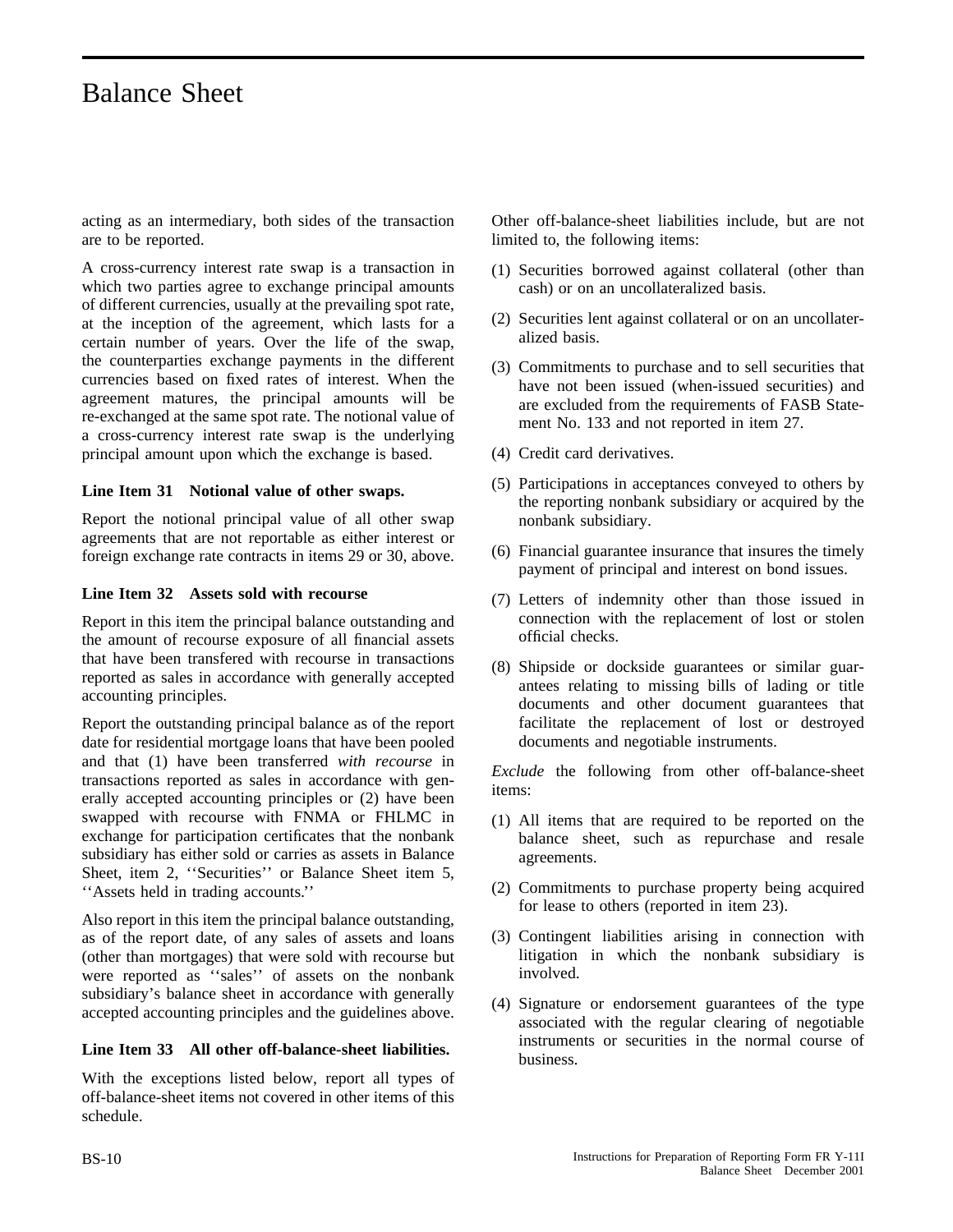### LINE ITEM INSTRUCTIONS FOR

# Loans and Lease Financing Receivables Schedule A

### **General Instructions**

This schedule is to be completed only by nonbank subsidiaries engaged in credit extending activities. All transactions with related institutions are excluded from this report.

Loans and lease financing receivables are extensions of credit resulting from either direct negotiations between the nonbank subsidiary and its customers or the purchase of such assets from others.

Report the aggregate book value of all loans and leases before deduction of the allowance for loan and lease losses. Each item in this schedule should be reported net of (1) unearned income (to the extent possible), (2) any applicable allocated transfer risk reserve, and (3) deposits accumulated for the payment of personal loans (hypothecated deposits).

All loans are classified according to security, borrower, or purpose. Loans covering two or more classifications are sometimes difficult to classify. In such instances, classify the entire loan according to the major criterion.

Items 1 through 7 should include all loans and leases on the books of the nonbank subsidiary even if on the report date they are past due and collection is doubtful. Exclude any loans or leases the subsidiary has sold or charged off and report in item 8 below.

Exclude, for purposes of this schedule, the following:

- (1) all loans of immediately available funds that mature in one business day or roll over under a continuing contract, i.e., federal funds sold that are held in domestic offices of the nonbank subsidiary (report in Balance Sheet, item 3, ''Federal funds sold'');
- (2) contracts of sale or other loans indirectly representing nonbank subsidiary premises or other real estate (report in Balance Sheet, item 6, ''Premises and

fixed assets,'' or item 7, ''Other real estate owned,'' as appropriate); and

(3) undisbursed loan funds, sometimes referred to as incomplete loans or loans in process, unless the borrower is liable for and pays the interest thereon. If interest is being paid by the borrower on the undisbursed proceeds, the amounts of such undisbursed funds should be included in both loans and deposits. Do not include loan commitments that have not yet been taken down, even if fees have been paid.

### **Line Item 1 Loans secured by real estate.**

Report all loans (other than those to states and political subdivisions in the U.S.), regardless of purpose and regardless of whether originated by the nonbank subsidiary or purchased from others, that are secured by real estate as evidenced by mortgages, deeds of trust, land contracts, or other instruments, whether first or junior liens (e.g., equity loans or second mortgages) on real estate.

#### **Line Item 2 Commercial and industrial loans.**

Report in this item loans for commercial and industrial purposes to sole proprietorships, partnerships, corporations, and other business enterprises, whether secured (other than by real estate) or unsecured, single-payment or installment. These loans may take the form of direct or purchased loans.

#### *Exclude:*

- (1) loans secured by real estate (report in item 1 above);
- (2) loans for the purpose of financing agricultural production, whether made to farmers or to nonagricultural businesses (report in item 5 below);
- (3) loans to finance companies and insurance companies (report in item 5 below);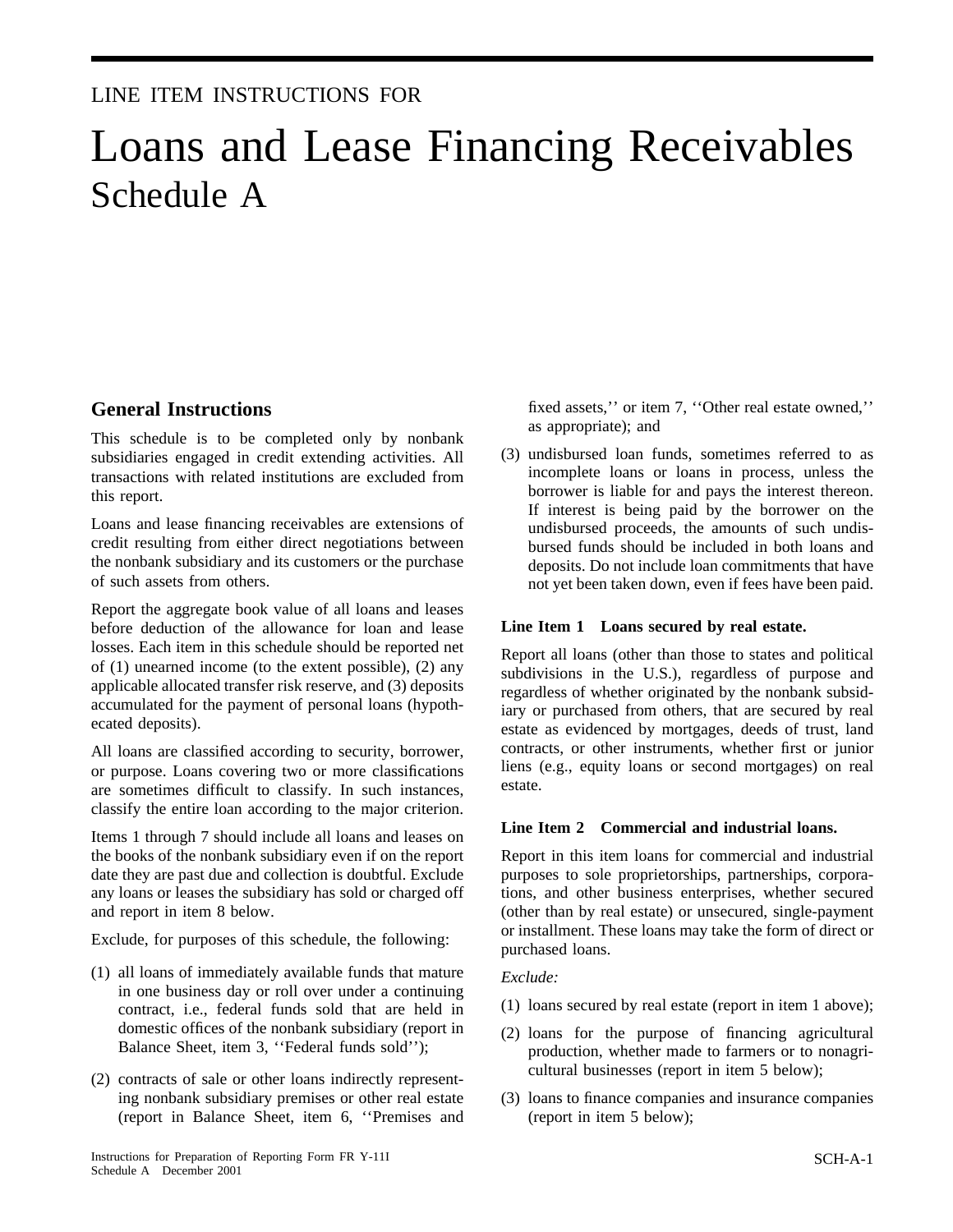# Schedule A

- (4) loans to broker and dealers in securities, investment companies, and mutual funds (report in item 5 below);
- (5) loans to depository institutions (report in item 3 below);
- (6) loans to nonprofit organizations (report in item 5 below);
- (7) loans to nondepository financial institutions (report in item 5 below); and
- (8) commercial paper.

### **Line Item 3 Loans to depository institutions.**

Report in this item all loans (other than those secured by real estate), including overdrafts, to banks, other depository institutions, and other associations, companies, and financial intermediaries whose primary business is to accept deposits and to extend credit for business or for personal expenditure purposes.

Report in this item the nonbank subsidiary's holdings of all bankers acceptances accepted by unrelated banks (i.e., banks that are *not* direct or indirect subsidiaries of the respondent's bank holding company).

*Exclude* acceptances accepted by related banks (i.e., banks that are direct or indirect subsidiaries of the respondent's bank holding company).

#### **Line Item 4 Loans to individuals for personal, household, and other personal expenditures.**

Report in this item credit card and related plans and other loans to individuals for household, family, and other personal expenditures. Include all loans to individuals for household, family, and other personal expenditures that are not secured by real estate whether direct loans or purchased paper.

*Exclude* loans secured by real estate (report in item 1) above and loans to individuals for the purpose of purchasing or carrying securities (report in item 5 below).

### **Line Item 5 All other loans and lease financing receivables.**

Report in this item all other loans held by the nonbank subsidiary that are not properly included in items 1 through 4 above and all lease financing receivables.

Report all outstanding receivable balances relating to direct financing and leveraged leases on property acquired by the nonbank subsidiary for leasing purposes. These balances should include the estimated residual value of leased property and must be net of unearned income.

Include all lease financing receivables of states and political subdivisions in the U.S.

### **Line Item 6 Loans and lease financing receivables.**

Report loans and lease financing receivables (included in items 1 through 5 above), net of unearned income to U.S. addressees in item 6(a) and to non-U.S. addressees in item  $6(b)$ . The sum of items  $6(a)$  and  $6(b)$  should equal the sum of items 1 through 5 above.

Domicile is determined by the principal residential address of an individual or the principal business address of a corporation, partnership, or sole proprietorship. If other addresses are used for correspondence or other purposes, only the principal address, insofar as it is known to the reporting institution, should be used in determining whether a customer is regarded as U.S. or non-U.S. addressee.

### **Line Item 6(a) To U.S. addressees.**

U.S. addressees (domicile) include residents of the 50 states of the United States, the District of Columbia, Puerto Rico, and U.S. territories and possessions.

### **Line Item 6(b) To non-U.S. addressees.**

Non-U.S. addressees (domicile) include residents of any foreign country.

### **Line Item 7 Past due and nonaccrual loans and leases.**

Report the nonbank subsidiary loans and lease financing receivables that are past due 30 through 89 days and still accruing in item 7(a), past due 90 days or more and still accruing in item 7(b), in nonaccrual status in item 7(c), restructured loans and leases included in past due and nonaccrual loans in item 7(d), and loans and leases restructured and in compliance with modified terms in item 7(e). Loan amounts should be reported net of unearned income. Report the full outstanding balances of the past due loans and lease financing receivables, not simply the delinquent payments.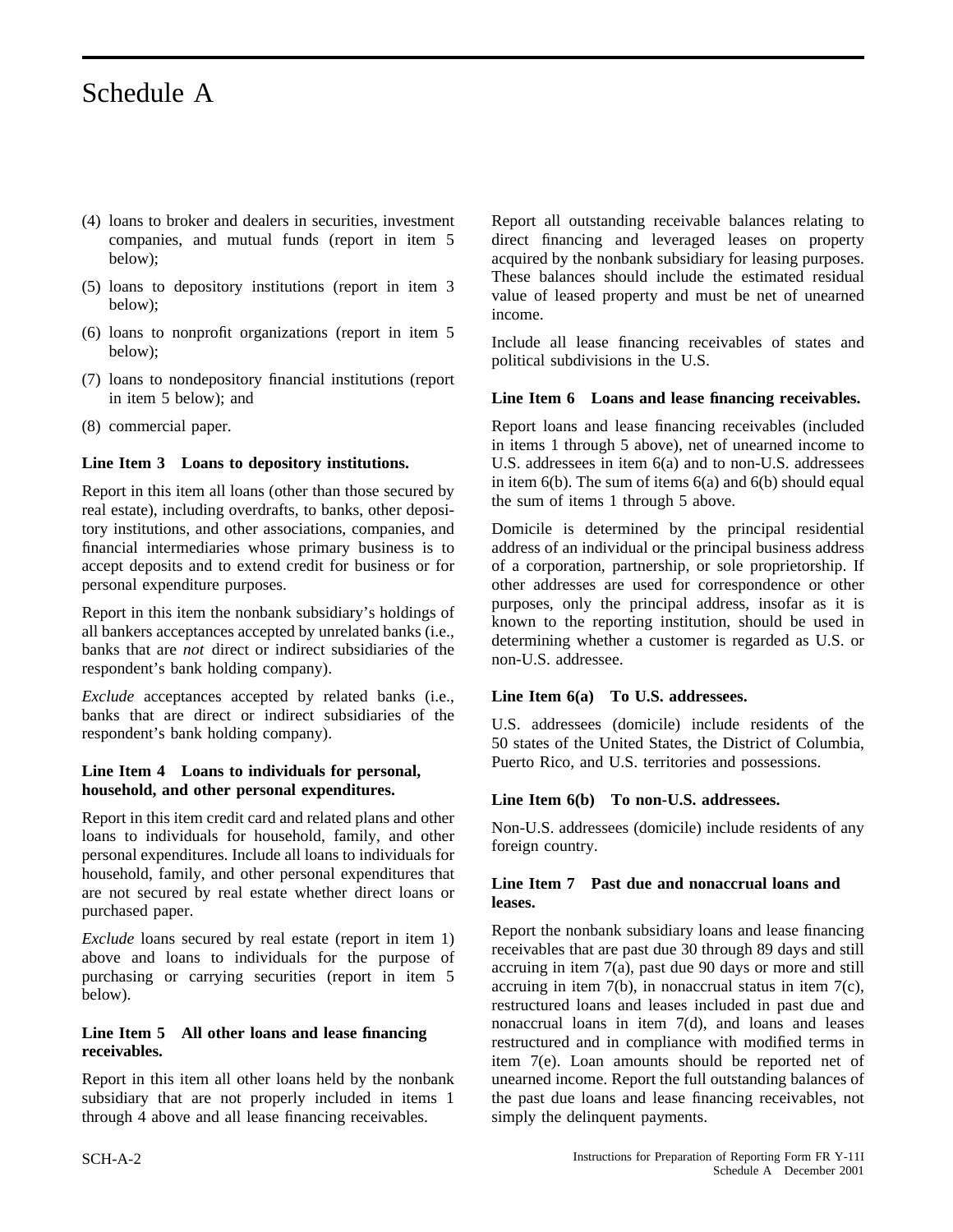# Schedule A

### **Line Item 7(a) Loans and leases past due 30 through 89 days.**

Report loans and lease financing receivables that are contractually past due 30 through 89 days as to principal or interest payments, and still accruing. This item should include restructured loans and leases past due 30 through 89 days and still accruing.

### **Line Item 7(b) Loans and leases past due 90 days or more.**

Report loans and lease financing receivables that are contractually past due 90 days or more as to principal or interest payments, and still accruing. This item should include restructured loans and leases past due 90 days or more and still accruing.

### **Line Item 7(c) Nonaccrual loans and leases.**

Report loans and leases accounted for on a nonaccrual status. This item should include restructured loans and leases that are in nonaccrual status. For purposes of this report, assets are to be reported as being in nonaccrual status if: (a) they are maintained on a cash basis because of deterioration in the financial position of the borrower, (b) payment in full of interest or principal is not expected, or (c) principal or interest has been in default for a period of 90 days or more unless the obligation is both well-secured and in the process of collection.

A debt is ''well-secured'' if it is secured (1) by collateral in the form of liens on or pledges of real or personal property, including securities, that have a realizable value sufficient to discharge the debt (including accrued interest) in full, or (2) by the guaranty of a financially responsible party. A debt is ''in the process of collection'' if collection of the debt is proceeding in due course either through legal action, including judgment enforcement procedures, or, in appropriate circumstances, through collection efforts not involving legal action which are reasonably expected to result in repayment of the debt or in its restoration to a current status.

NOTE: Loans to individuals for household, family, and other personal expenditures and loans secured by 1–4 family residential properties on which principal or interest is due and unpaid for 90 days or more are not required to be reported as nonaccrual loans. Nevertheless, such loans should be subject to other alternative methods of evaluation to assure that the nonbank subsidiary's net income is not materially overstated. To the extent that the nonbank subsidiary has elected to carry any loans in nonaccrual status on its books, such loans must be reported as nonaccrual in this item.

### **Line Item 7(d) Loans and leases restructured and included in past due and nonaccrual loans.**

Report in this item loans and leases that, under their modified terms, are past due 30 days or more and still accruing or are in nonaccrual status as of the report date. Such loans and leases should be included in item 7(a), 7(b), or 7(c), above.

Restructured debt includes those loans and lease financing receivables that have been restructured or renegotiated to provide a reduction of either interest or principal because of a deterioration in the financial position of the borrower. A loan extended or renewed at a stated interest rate equal to the current interest rate for new debt with similar risk is not considered restructured debt.

*Exclude* from this item all loans to individuals for household, family, and other personal expenditures, and all loans secured by 1–4 family residential properties. (However, restructured loans of these two types that subsequently become past due 90 days or more or are placed in nonaccrual status should be reported accordingly.)

### **Line Item 7(e) Loans and leases restructured and in compliance with modified terms.**

Report in this item loans and leases not included in item 7(d) that are in compliance with their modified terms, that is, restructured loans and leases (1) on which no contractual payments of principal or interest scheduled under the modified terms are due and unpaid or (2) on which contractual payments of both principal and interest scheduled under the modified repayment terms are less than 30 days past due.

### **Line Item 8 Loan and lease losses.**

### **Line Item 8(a) Charge-offs.**

Report the total dollar amounts of all loans and leases charged against the allowance for loan and lease losses during the calendar year-to-date. Also, include in this item write downs arising from the transfer of loans to the held-for-sale account.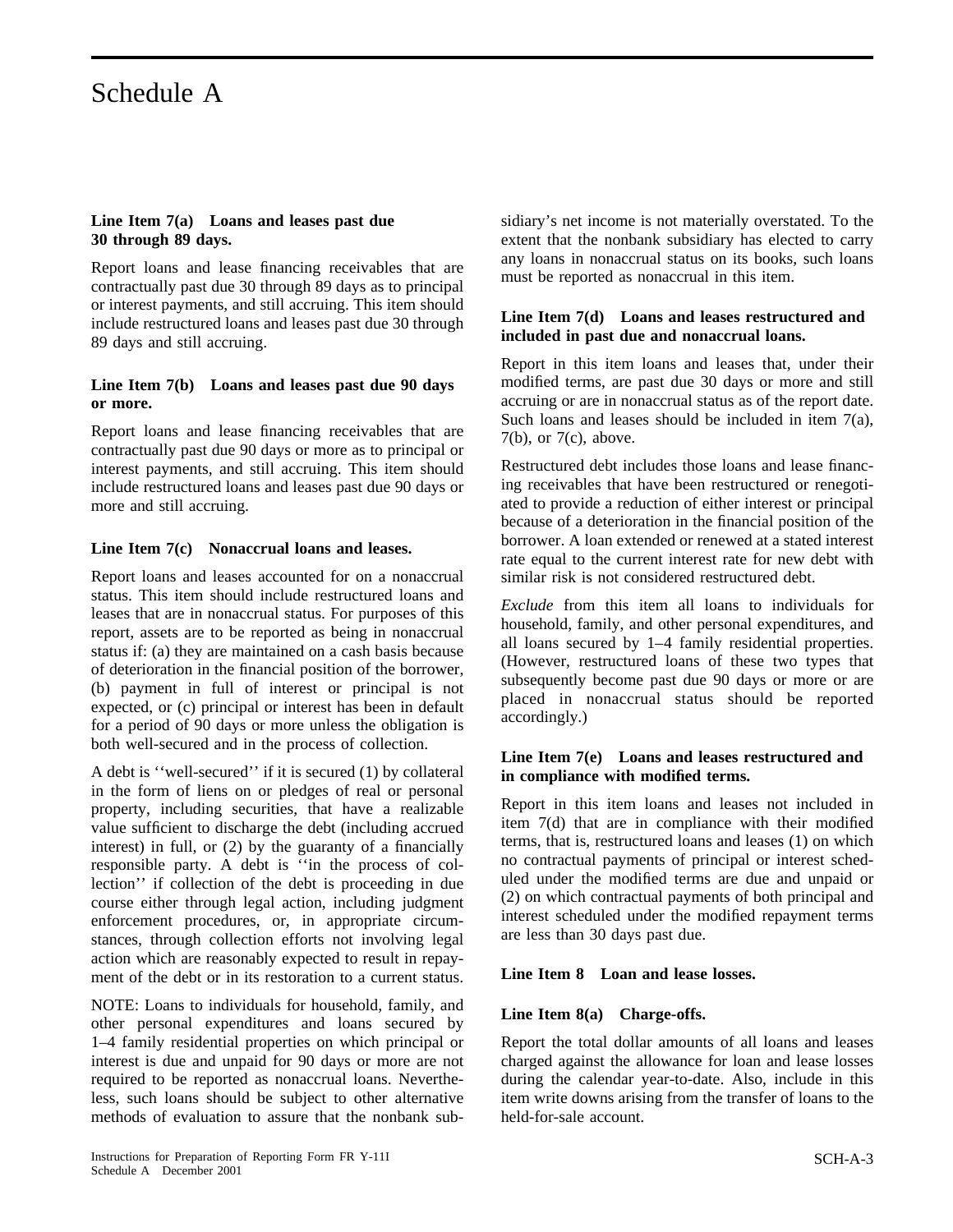### **Line Item 8(b) Recoveries.**

Report the total dollar amounts credited to the allowance for loan and lease losses for recoveries during the calendar year-to-date on amounts previously charged against the allowance.

### **Line Item 9 Loan servicing portfolio.**

### **Line Item 9(a) Number of loans in servicing portfolio.**

Report the number of loans in the subsidiary's servicing portfolio (report the actual number).

### **Line Item 9(b) Dollar amount of loans in servicing portfolio.**

Report the outstanding principal balance of all loans

serviced for others, rounded to the nearest thousand. Include those loans for which the reporting subsidiary has purchased the servicing rights and those which the reporting subsidiary has originated and sold, but for which it has retained servicing.

### **Line Item 10 Loans that have been securitized and sold without recourse with servicing retained (year-to-date).**

Report the total amount outstanding of loans included in packages of asset-backed securities which the nonbank subsidiary has transferred in transactions that qualify as sales without recourse for which the servicing of the loans has been retained. The amounts reported should include loans securitized and sold year-to-date.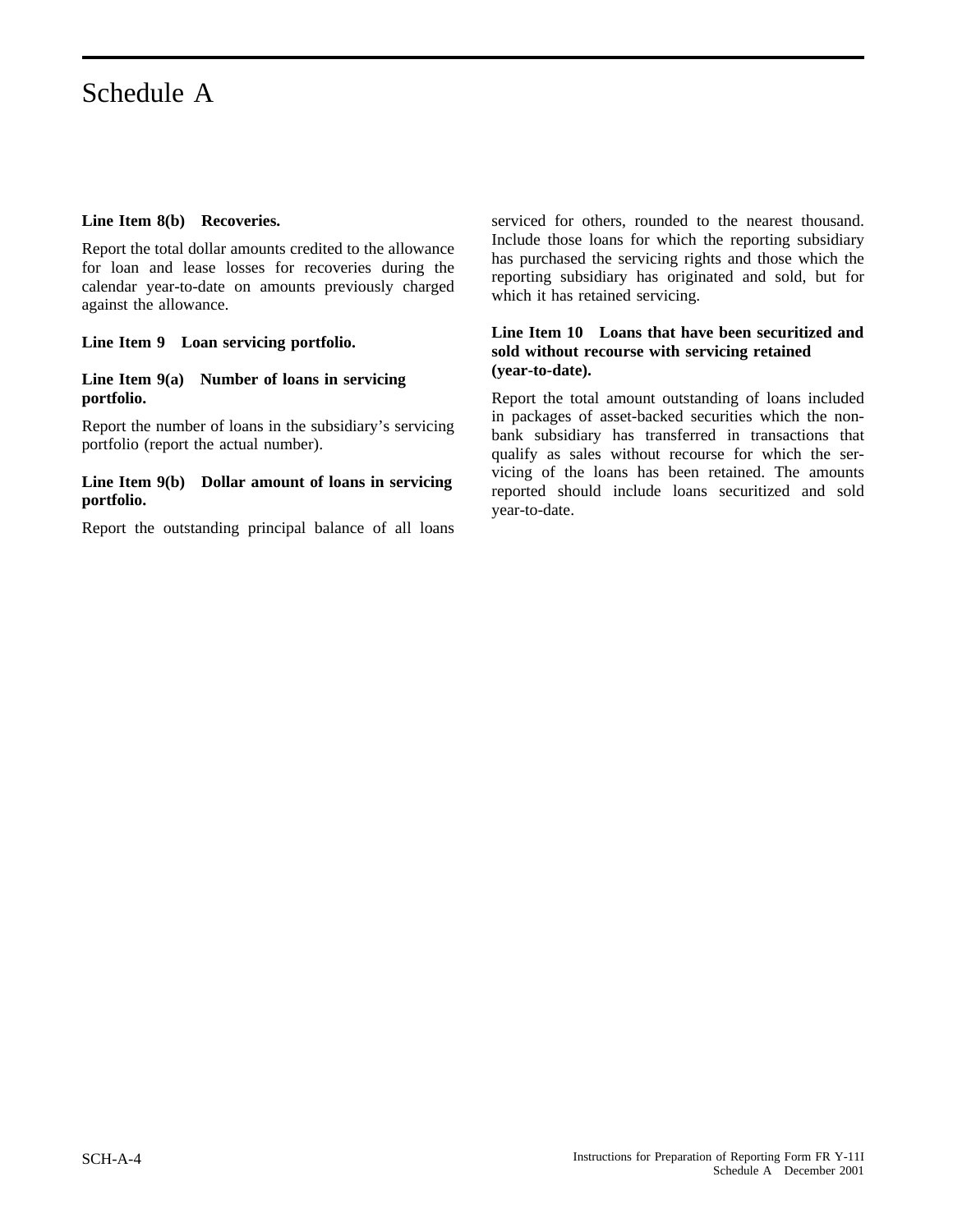# Notes to the Annual Financial Statements of Nonbank Subsidiaries of Bank Holding Companies—FR Y-11I

This section has been provided to allow bank holding companies the opportunity to provide additional explanations of the content of specific items in the nonbank subsidiary's financial statements. The reporting bank holding company should include any transactions reported on the nonbank subsidiary's financial statements that it wishes to explain that are material in amount and cannot be disclosed separately in the existing line items.

Report in the space provided the financial statement and line item for which the holding company is specifying additional information, a description of the transaction and, in the column provided, the dollar amount associated with the transaction being disclosed.